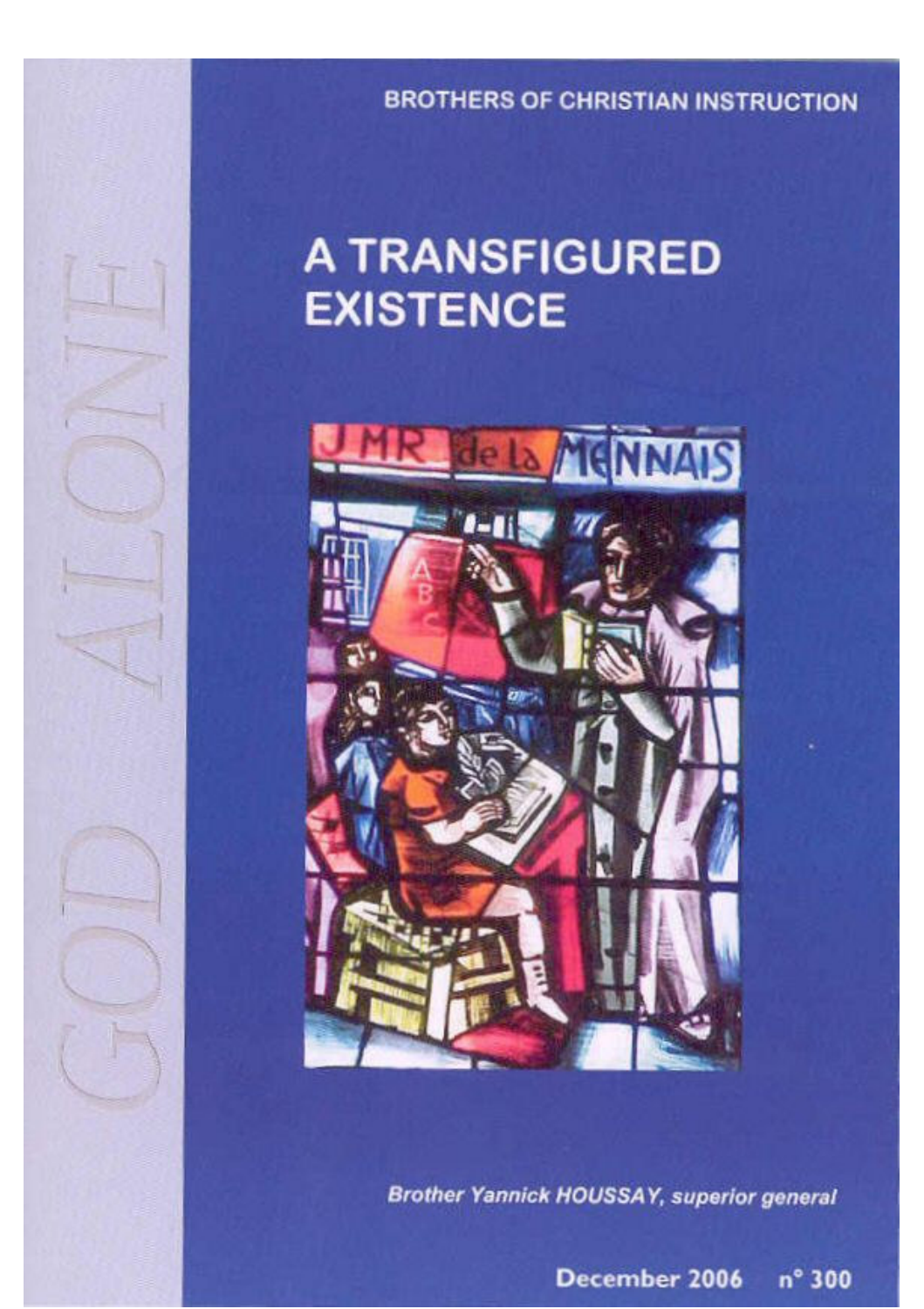$\overline{\mathcal{D}}$  S

# A TRANSFIGURED **EXISTENCE**

Brother Yannick Houssay, s.g.

December 8th 2006 - Circular n° 300

BROTHERS OF CHRISTIAN INSTRUCTION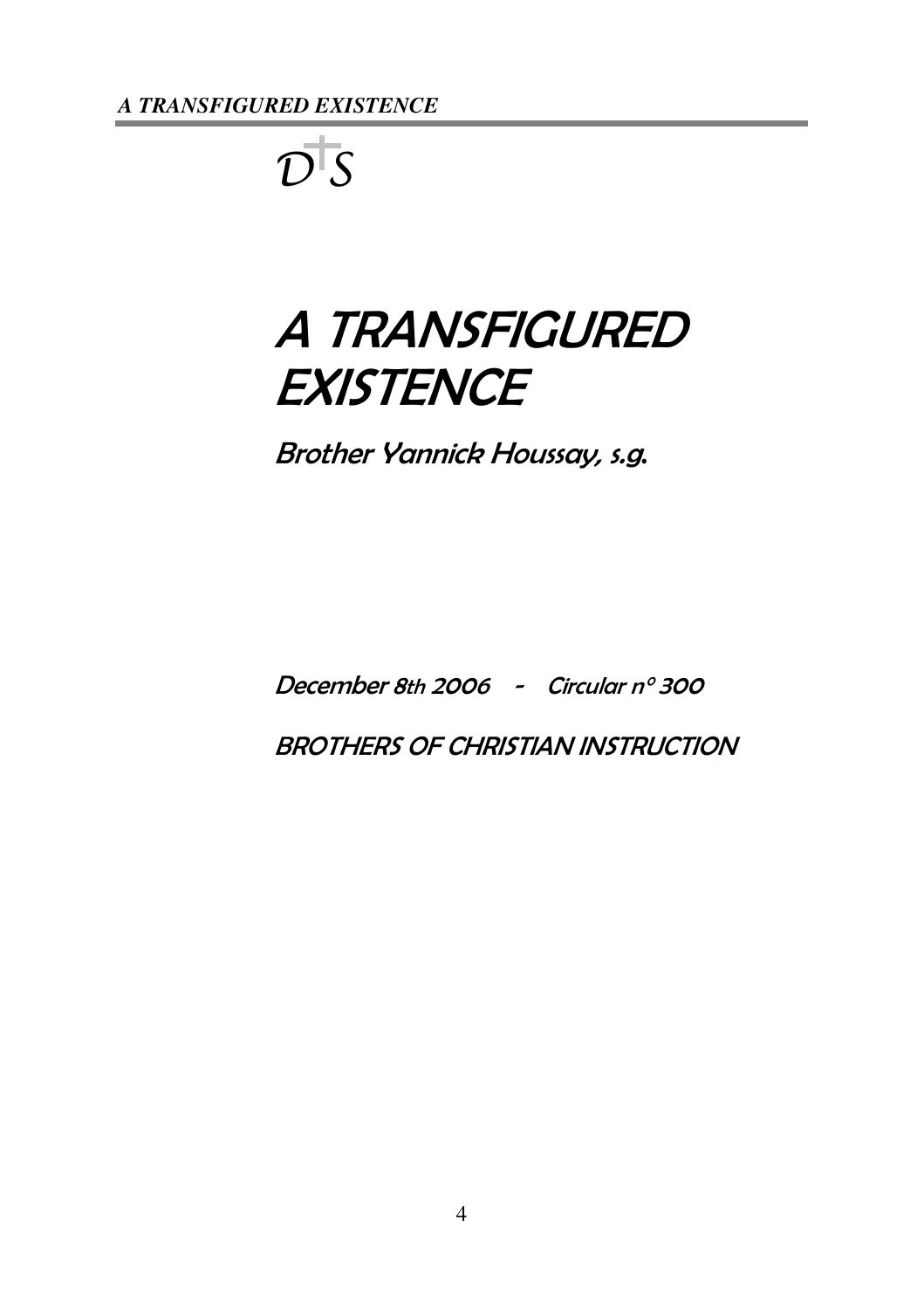| $I$ – Introduction                                     | 6  |
|--------------------------------------------------------|----|
| $II -$ Answering a call                                | 11 |
| A – "You have chosen me."                              | 11 |
| Our initial call<br>a.                                 | 11 |
| b.<br>Rekindling the ardour of our response            | 12 |
| $B - "Here I am!"$                                     | 14 |
| What do you expect from us, Lord?"<br>a.               | 14 |
| He who loves knows God.<br>b.                          | 16 |
| Share in the prayer of Jesus<br>c.                     | 17 |
| $III - A$ transfigured existence                       | 19 |
| A – Enticed by Christ                                  | 20 |
| The hand of the Lord is upon me<br>a.                  | 20 |
| We are transformed in this image $(2 Cor 3, 18)$<br>b. | 21 |
| Letting Christ decide<br>$\mathbf{c}$ .                | 22 |
| Reading the signs of the times<br>d.                   | 24 |
| Cherishing our vocation<br>e.                          | 25 |
| $B$ – Some pitfalls to avoid                           | 26 |
| Prefering our own will to God's will<br>a.             | 26 |
| A too abstract concept of the sequela Christi<br>b.    | 28 |
| $IV - Growing$ in the Spirit                           | 32 |
| $A - A$ unified life                                   | 33 |
| $B$ – The patience of the grower                       | 35 |
| $C$ – The intelligence of "wise men"                   | 37 |
| $V - A$ grace received in the Church                   | 39 |
| $A$ – The Word of God                                  | 39 |
| Listening in the Spirit<br>a.                          | 40 |
| A listening that transfigures<br>b.                    | 41 |
| $B$ – The Eucharist                                    | 42 |
| $C - Mary$                                             | 44 |
| VI – Conclusion                                        | 47 |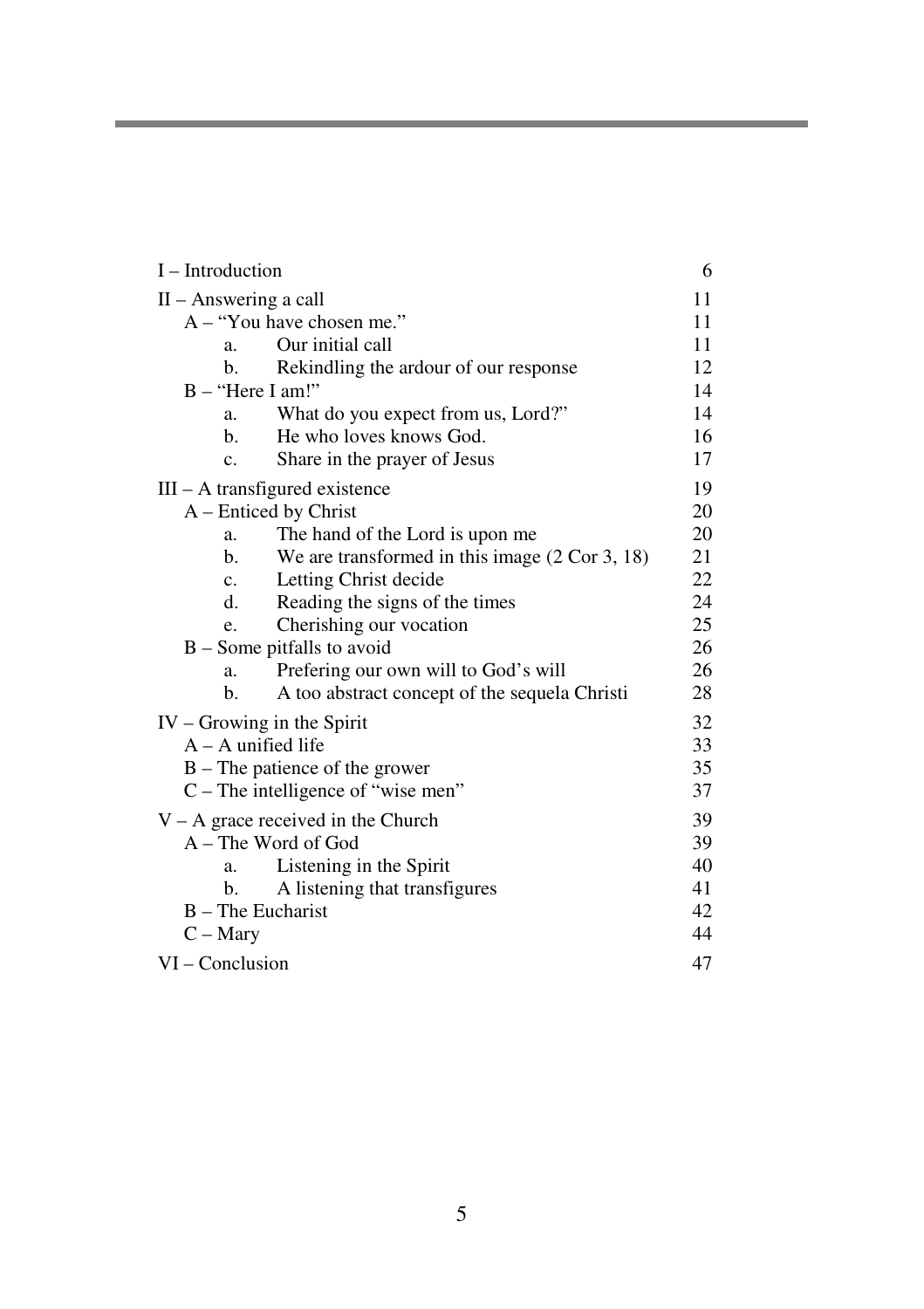# **I – Introduction**

The March 2006 General Chapter has invited us to remobilise ourselves so as to give a new thrust to our life as Brothers and to the mission which is the Congregation's today.

The Chapter, in fact, points the way to living at the service of young people and children according to the "*special*  vocation"<sup>1</sup> which is our calling as Brothers. We shall not each map out our own course, but we shall walk in close communion among ourselves and with lay people, following Jesus in the spirit of our founders, particularly John Mary de la Mennais.

We shall travel as pilgrims, guided by the Lord, confident that the Holy Spirit breathes upon us and on each of our communities.

<sup>&</sup>lt;sup>1</sup> Vita Consecrata, 14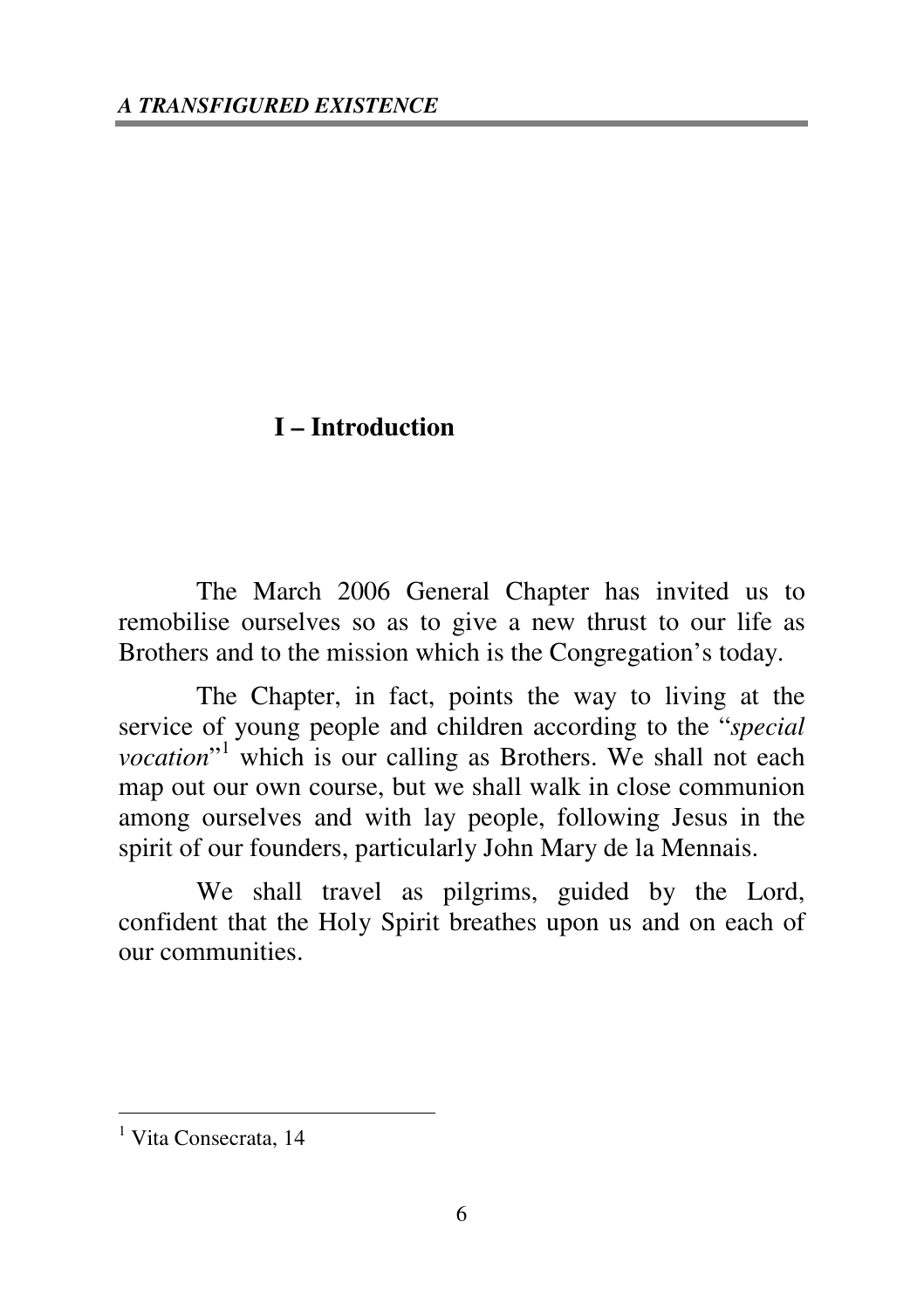We shall set out, at the invitation of the apostolic exhortation Vita Consecrata, with our eyes fixed upon the "*icon of the transfigured Christ*".<sup>2</sup>

Only our God, in fact, whose Love is unutterable, can give birth to life and to love in each of us and in our communities. If our heart feels for the Congregation as a whole, beyond each our own present circumstances, we can then be at one with John Mary de la Mennais who exclaimed: "*O my poor*  soul, when will you be baptized in the Holy Spirit?"<sup>3</sup> When shall we allow the Spirit to truly transform us to be, in the Church, the presence of Christ who saves children and young people?

Let us set out together, our eyes fixed on the star that guides us towards true beginnings.

The circulars which I shall be sending you will be, in a manner of speaking, like the bread and water for the road which Elijah received to stay the course at the invitation of the Lord. I will share with you my innermost convictions, without any other claim than to invite you to reflect upon our life, in prayer and brotherly dialogue, so that we may answer God's call with all our strength and all our faith. May you allow the Spirit to speak to you and lead you into ways of peace!

This first letter, under a title borrowed from Vita Consecrata, n 35, is a modest reflection on what is at the very heart of consecrated life and, consequently, at the heart of each baptized person. Lay people may draw from it if they are drawn to it. However, those pages concern Brothers first and foremost. I address myself to them more directly, drawing inspiration from Vita Consecrata's following passage: "*The fact that all are* 

<sup>&</sup>lt;sup>2</sup> Vita Consecrata, 14

<sup>&</sup>lt;sup>3</sup> Memorial 71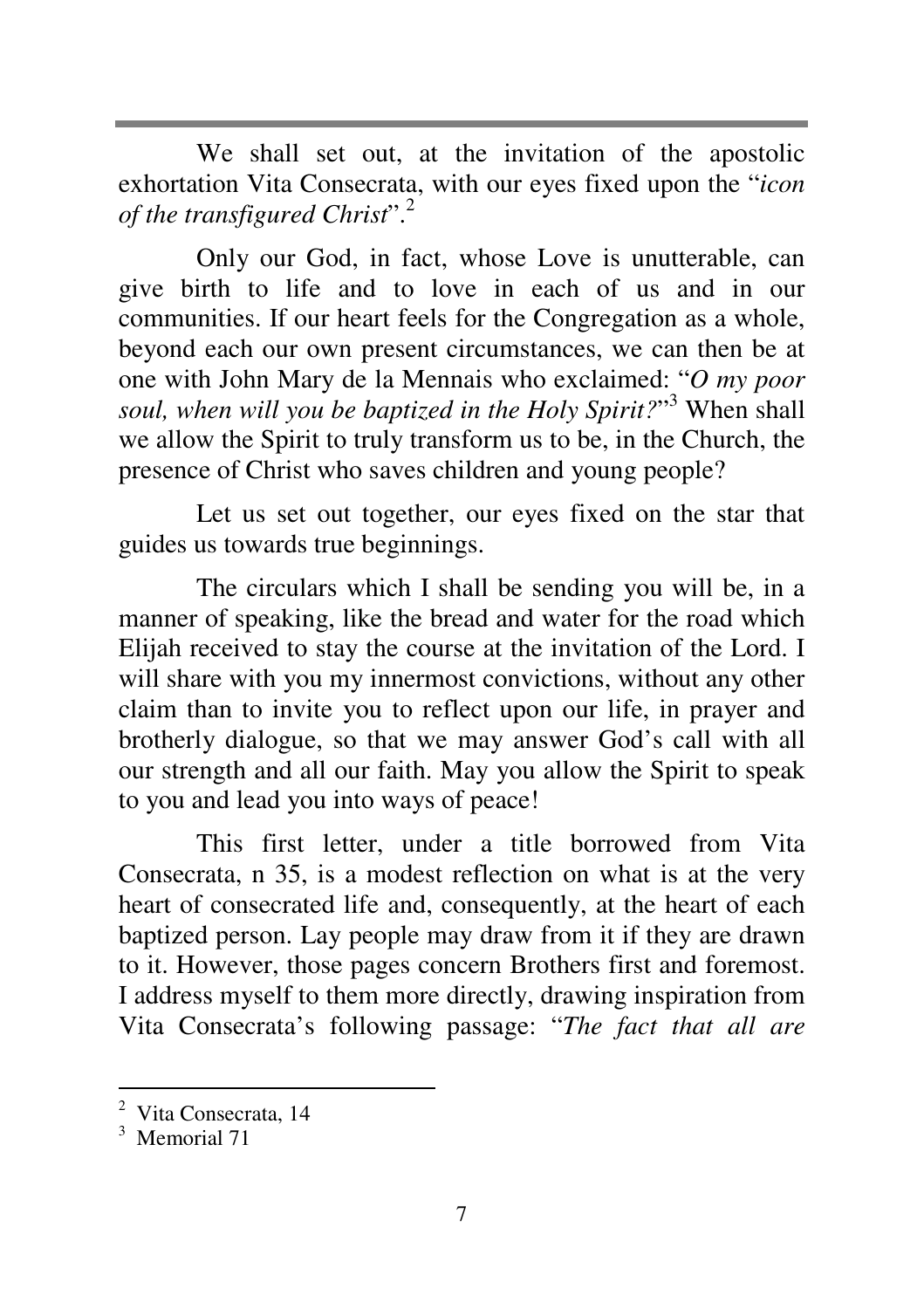*called to become saints cannot fail to inspire more and more those who by their very choice of life have the mission of*  reminding others of that call."<sup>4</sup> Other letters will be intended for Mennaisian lay persons.

As Brothers, we are called to follow Christ more closely and to let ourselves be transfigured in his image by the Spirit in keeping with the charism of the Congregation. It is at the heart of the "experience of God" that our existence is "transfigured" and that "fraternal communion" is achieved.

I invite you to keep your eyes on the "goal", on Jesus whom we have decided to follow. It is in the mystery of his presence and of his love that the true and refreshing Source of Life can be found.

At the invitation of our founder, let us challenge ourselves and, if we must, let us renew our decision to imitate Christ and to follow only him. Time is short! The Kingdom of God is at hand! If we do not convert, if we do not allow the Spirit to transform us, who shall prophesy? Yes, "*Let us leave everything behind, let us go to Jesus*."<sup>5</sup>

How can we remain faithful to our mission of educating and evangelising youths and children if we, like the apostles, do not decidedly follow Christ? Like them we have received the call "*to make him the focus of our life*".<sup>6</sup>

We cannot evangelise and educate youths in the name of Jesus if we are not ourselves transformed by his Spirit. We cannot evangelise without being evangelised by Jesus! Only truthful loving induces true love. Humble living points to a

<sup>4</sup> Vita Consecrata, 39

<sup>5</sup> Memorial 71

<sup>6</sup> Vita Consecrata, 15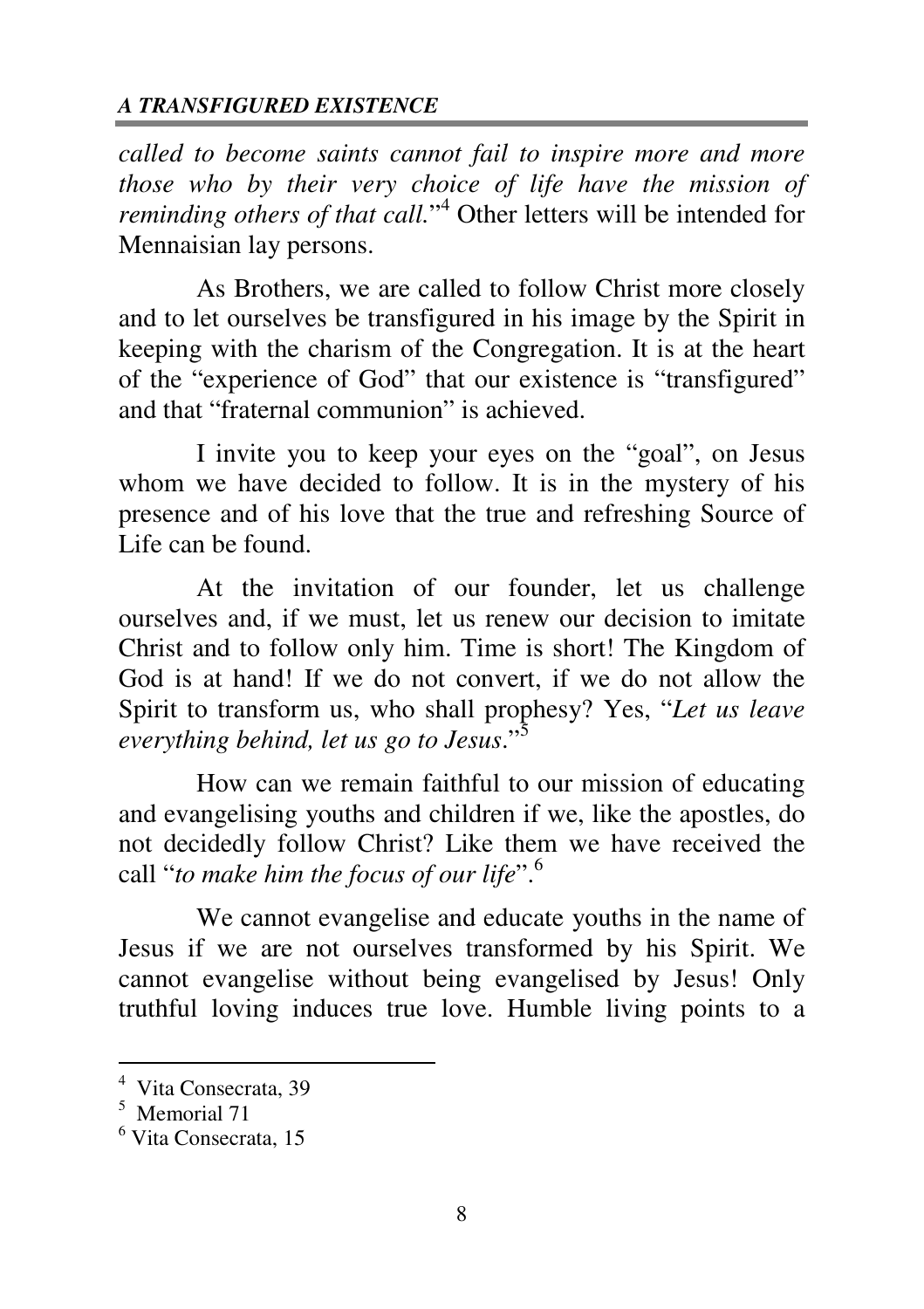selfless existence! Example speaks louder than words. Only then can we make disciples of Jesus of those entrusted to our care!

"*My Brothers! Your glory, understand it well, is to make Christians of these children who without you would never be; these children who can only become Christians if you teach them, not by word, but by your examples, to be humble of heart…*" 7

The youth need Hope to look to the future with confidence, a future on which shines the Love with which God enfolds them. "*Whoever loses faith suffers arrhythmia, but faith can be recovered. Whoever loses love has a coronary: it is serious but it is not irreparable. Whoever loses hope suffers*  heart failure: it is fatal.<sup>58</sup> Is this not what John Paul II was saying: "*Our world needs a lifestyle that stresses the urgency of a prophetic witness which entails the affirmation of the primacy of God and of eternal life*."<sup>9</sup>

When we hope for the goods that are given to us freely by God, our life becomes a prophecy for the world. Who, better than Jesus, can bring Hope to our world, especially to the youth? We bring this Hope if our existence is transfigured into a living image of Christ who welcomes children and gives them his Love and his Salvation.

Let us, therefore, be led by him since, in faith, he invites us to live the same "experience of God" as did Peter, James and John. These three disciples "have enjoyed this intimacy with the Master, surrounded for a moment by the splendour of the Trinitarian life and of the communion of saints, […] as it were caught up in the horizon of eternity". Then "*they are* 

<sup>7</sup> S VII 2331

<sup>8</sup> Cal Danneels, in *Vies consacrées*, 2006

<sup>&</sup>lt;sup>9</sup> Starting Afresh from Christ, 8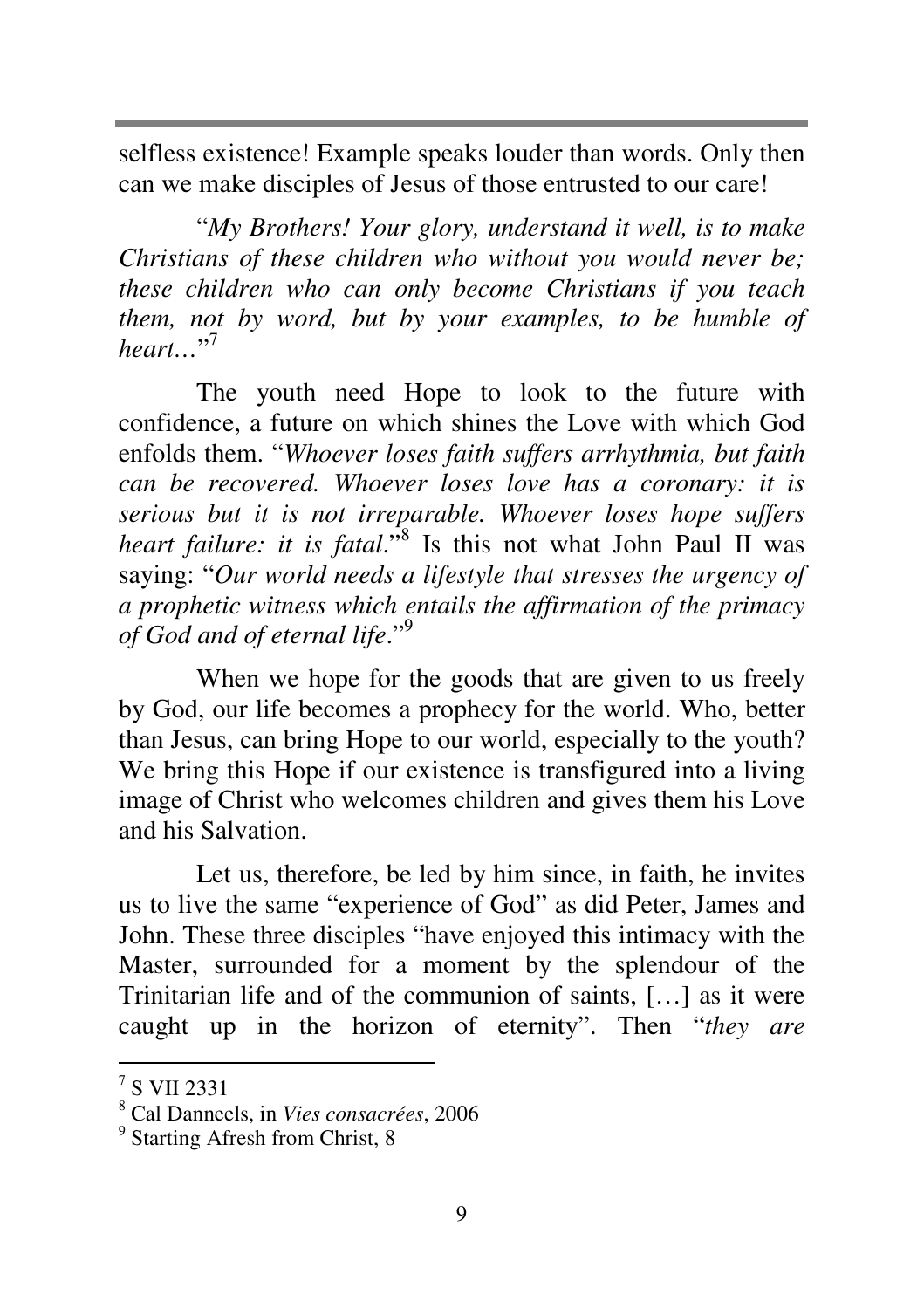*immediately brought back to daily reality, where they see 'Jesus only', in the lowliness of his human nature, and are invited to return to the valley, to share with him the toil of God's plan and to set off courageously on the way of the Cross.*" 10

I therefore invite you to hone your contemplative gaze on Christ, source of our "beginning" and promise of eternal life. Together we shall then be in a position to propose to the youth the true "*way of peace*" (Lk 1, 79).

As we move along we shall welcome this call to a renewed faith and we will question our response to it for today's world. We shall discover that Christ is not primarily the one whom we strain to imitate but rather the one who makes us ever more and more into his image. We shall attempt to understand how we can let the Spirit move us in our everyday living and we shall conclude with a heightened awareness that we cannot set out on this road of watchfulness other than by "eating" the daily bread of God's word, letting ourselves be transformed by Christ's Body given up for us and his Blood shed for us, accompanied by Mary, our mother.

<sup>&</sup>lt;sup>10</sup> Vita Consecrata, 14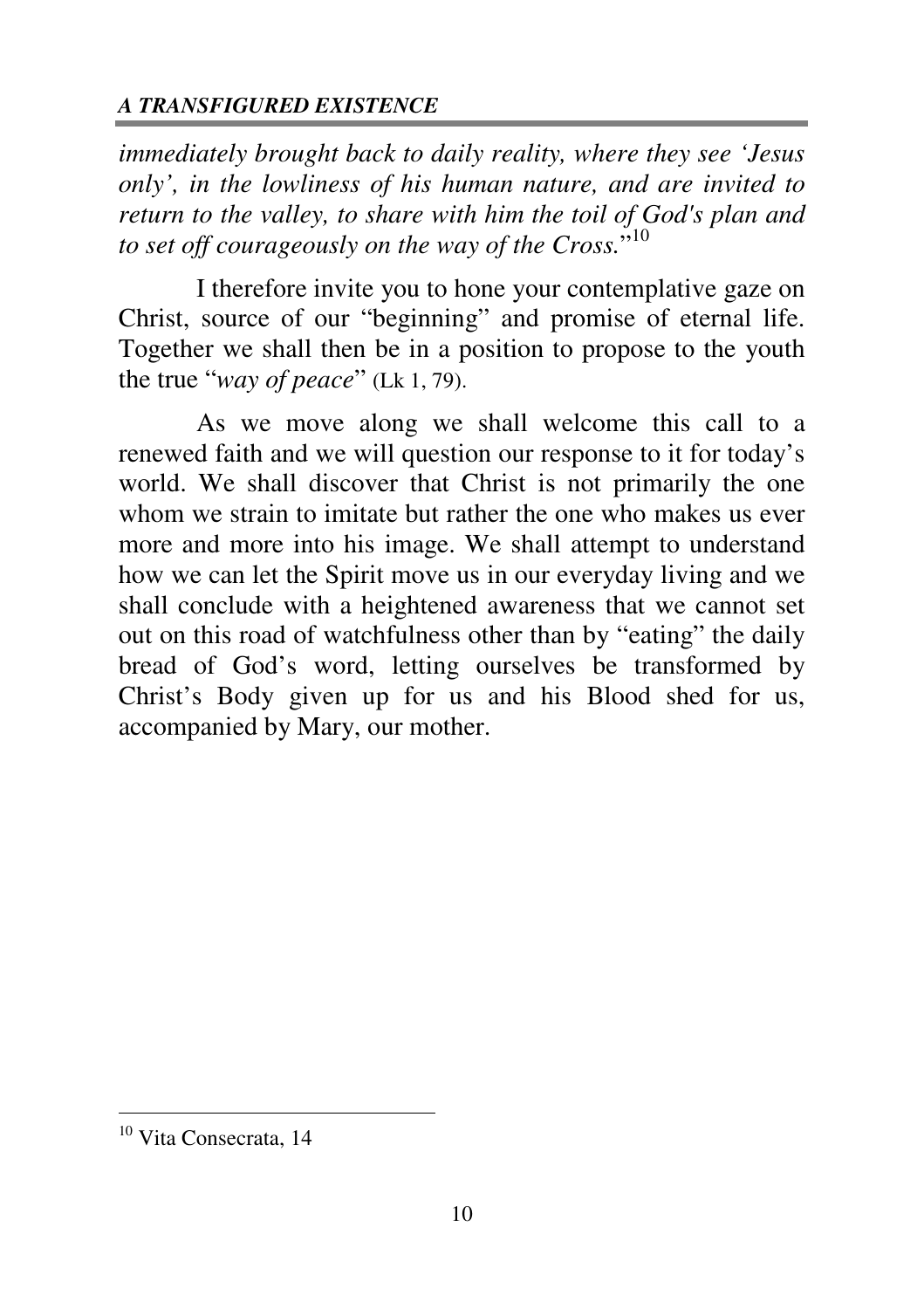## **II – Answering a call**

*A – "You have chosen me."* 

## *a. Our initial call*

 Let us cast a clear-headed and kindly look on our life and ask ourselves: Why have I become a Brother? Why and for Whom am I a Brother today? What is the meaning of my life, for myself, of course, but also for the youth and the adults to whom the Lord is sending me, and for God himself?

 These questions will bring images, memories, words to mind. We shall become aware of the Lord's comings at different moments of our life, and more specially, no doubt, at the time we decided to become Brothers.

 We come to a deeper appreciation of our vocation in our day-to-day living when, in the light of faith, we realise how God has come to us and has touched us in a very personal way. To merely ask how the wish to become a Brother has entered one's mind would trigger but a superficial response. A faith-inspired response would rather prompt us to give some thought to how the Lord intervened in the course of our existence, how we have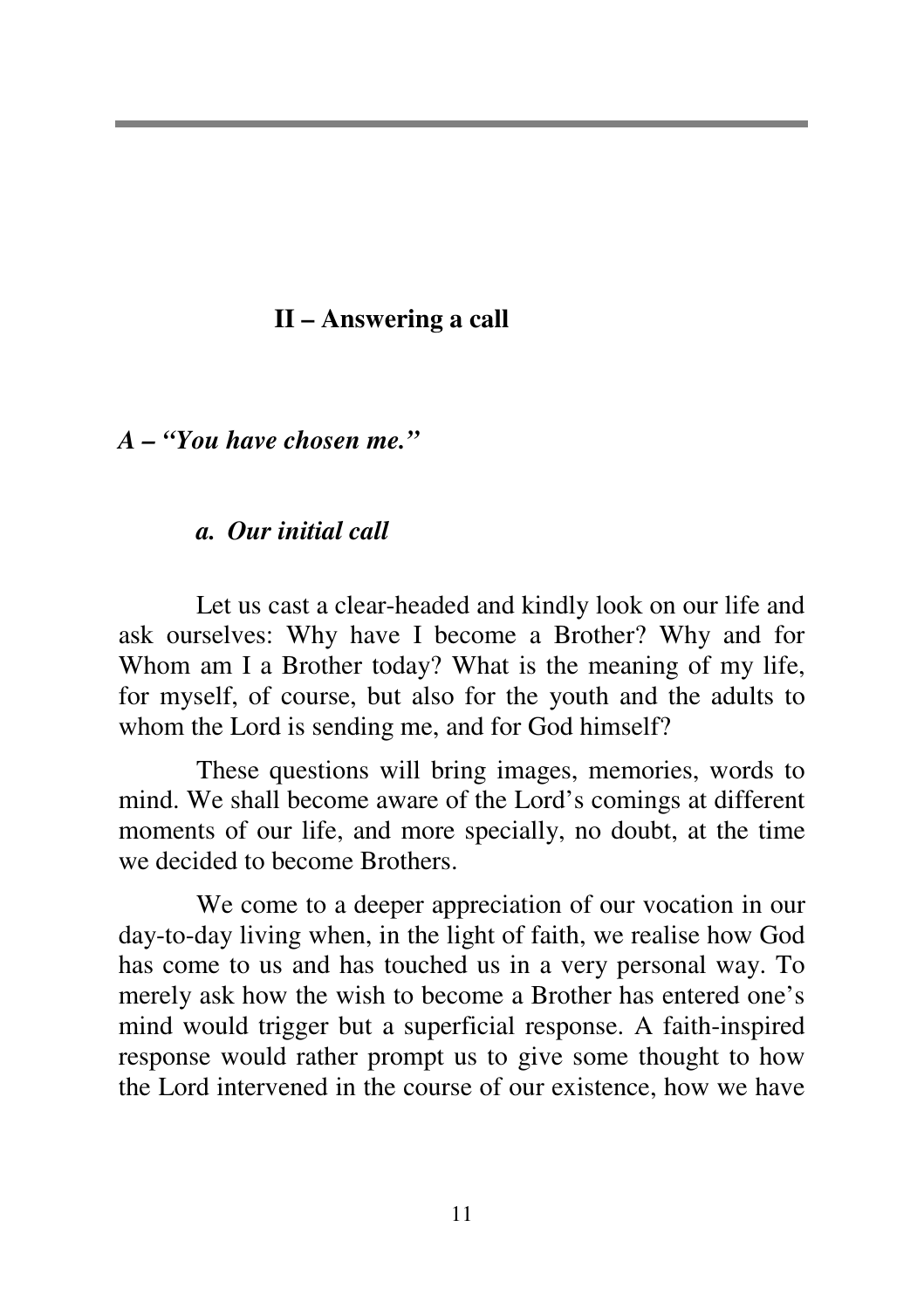sensed his presence, his hand laid upon us, and how we have answered.

His coming to us has probably been most discreet, allowing our freedom the joy of awakening to his love. The soft breeze felt by Elijah in his solitude is the perfect image of such an encounter. Nevertheless, in the light of faith, we realise that the Lord has loved us, that he has come close to us and has gently drawn our heart into the warmth of his own heart. He has called us by our own name and we have sensed that our life was precious in his eyes.

On the day of our initial call, or when the Lord's invitation became more insistent, we have "*sucked and been delighted with his bountiful bosom*" (Is 66, 11). We did not then take stock of all that it meant for our life but we sensed that with God our life had reached yet unknown but decisively new proportions. Our heart opened wide its doors and blossomed.

If this initial grace does not freely come back to mind or if its power escapes us, we should not conclude that it never was or that it is of little importance. Let us rather say that its trace has faded with time. And, with a humble and loving heart, let us pray to the Lord to grant us to be overcome once again, in ways that he sees fit, with the power and the beauty of his call.

## *b. Rekindling the ardour of our response*

Life's concerns, all that prevents us from plumbing our innermost being as much as we would wish, even the responsibilities of our mission can dim our perception of the Spirit's presence. Perhaps even doubt has cast a gloom over the brightness of his interior light. A variety of motives may have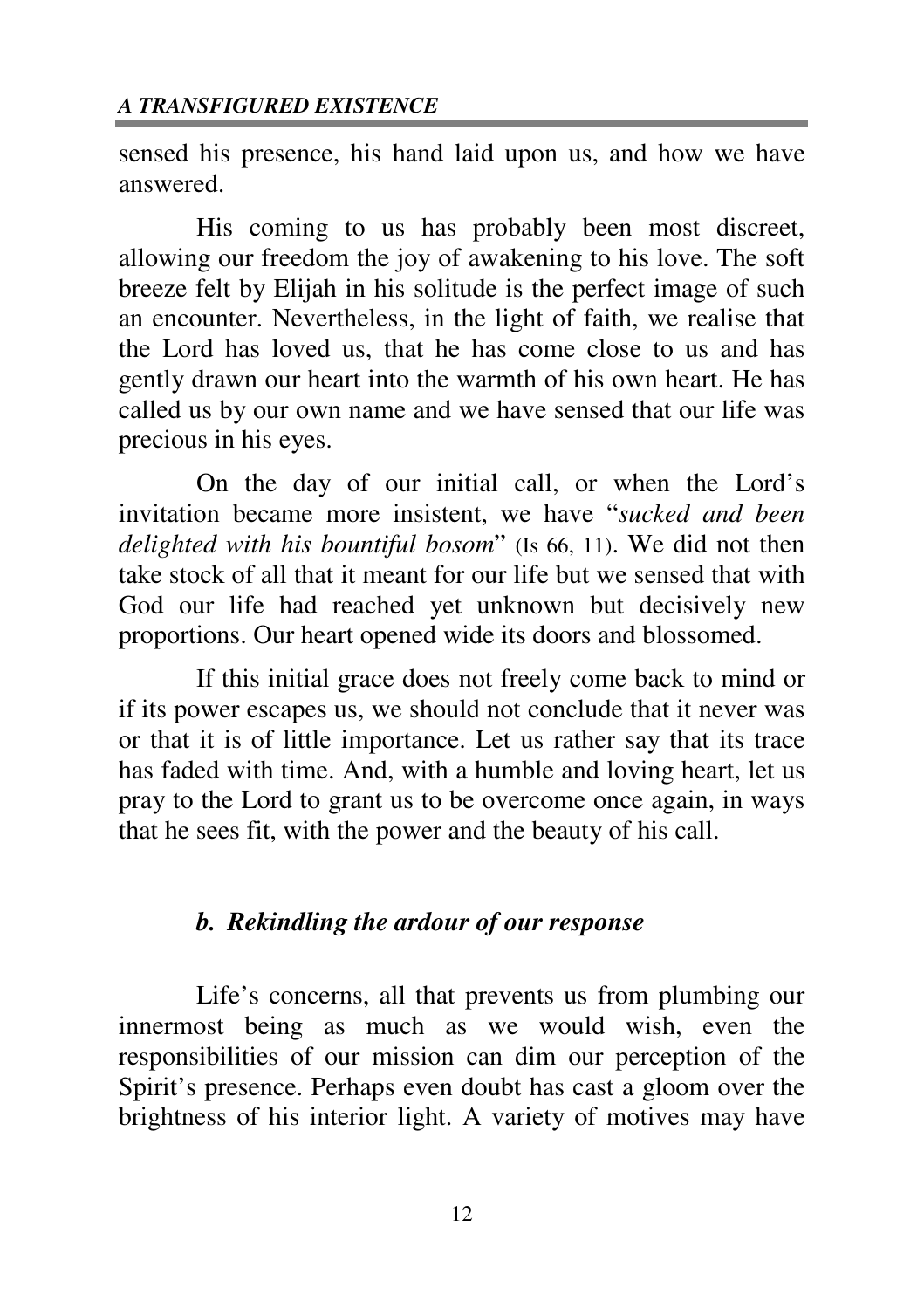imperceptibly replaced those that were undeniably present at one time, and attempted to blot out the past.

Nevertheless, large numbers of Brothers, whether at 30, 40 or 50 years old, could testify to having had to renew their commitment to be Brothers, be it during a retreat, in times of hardship or during a period of intense prayer. That moment outstripped our initial decision in intensity, in maturity, no doubt, since "*the testing of your faith produces endurance*" (James 1, 3). Such a moment must have been felt in one's body and soul as a watershed which confirmed the firm and conscious choice to follow Jesus no matter what might happen! The answer then becomes an act of total self-giving: "Yes, truly, I am all yours." All the fibres of our being are then consumed with joy and peace. The experience of our vulnerability at the heart of the call makes us share Peter's feelings of sadness when he heard Jesus ask him for the third time: "*Simon, son of John, do you love me?*" And we answer: "*Lord, You know all things; You know that I love You*". (Jn 21, 17)

When we wish to be the masters of our destiny, on the other hand, we shut the doors of our being to the Spirit. The sense of our vocation then fades or dies. Every form of justification is good enough, all kinds of motives are invoked to rationalize personal choices that are no longer grounded in God alone! We have become well-heeled. It has become impossible for us to enter the Kingdom through the narrow gate! Our heart has shut itself up. It cannot bear to walk "*the way of the cross*" with Jesus.

If Christ is not the be-all and end-all of our life, how can we be enticed to the extent of giving him our everything, past, present and future?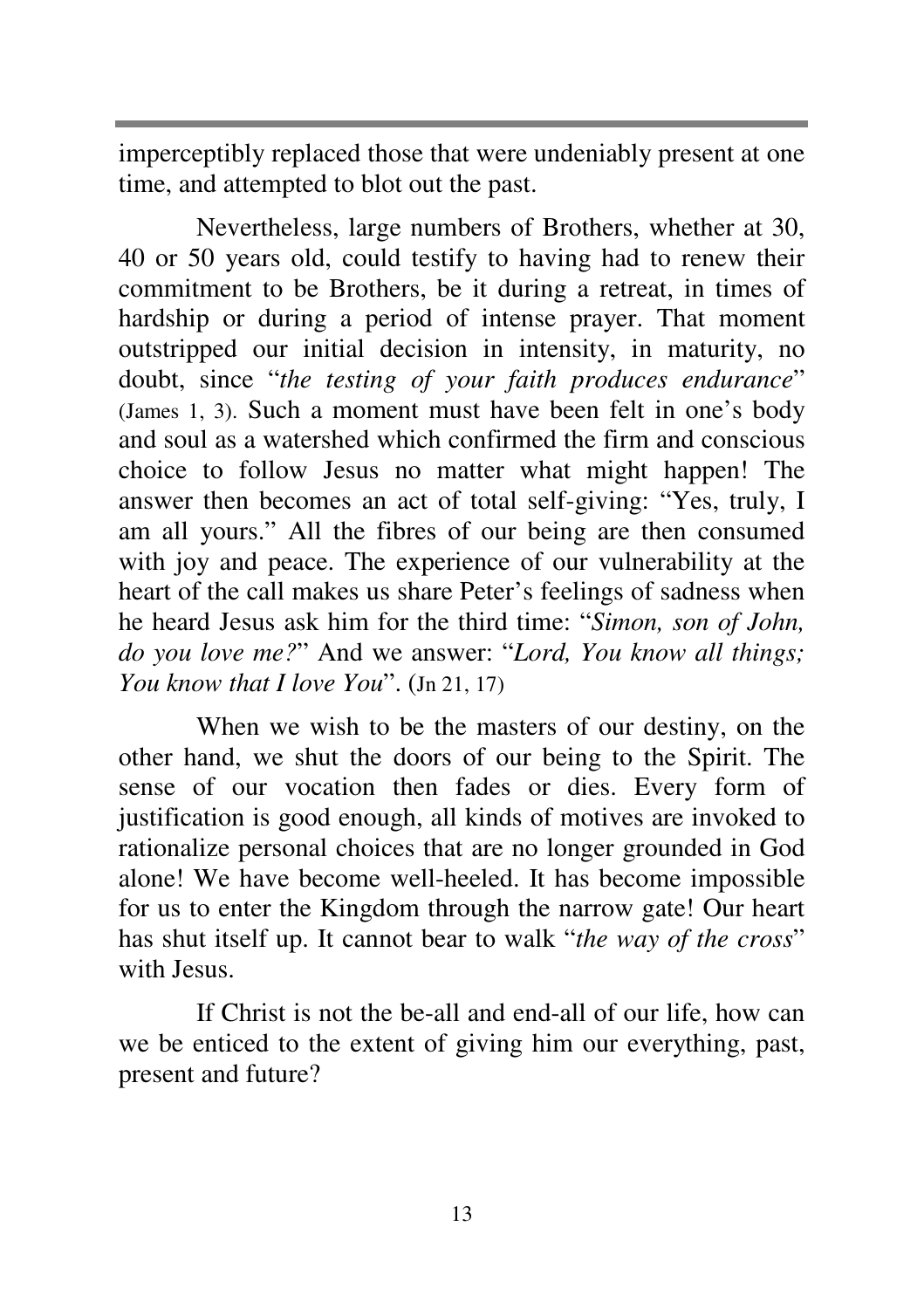Let not the fire die out in us. All it seeks is to glow and spread. Let us recall that Jesus once came to us and whispered in our ear: "If you so wish, come, follow me. I will make of you an educator of youth. You will go to them in my Name. In my Name, you will show them how much I love them. In my Name you will go after the lost sheep whom I have saved by dying on the cross. If you so wish… Give me a free hand. Go and do what I say to you."

Each of us has heard Jesus speak to him in this way, in his own mother tongue since he knows us by our name. What shall our answer be, today?

## *B – "Here I am!"*

 $\overline{a}$ 

## *a. What do you expect from us, Lord?"*

"*It seems to me that being silent, listening and thinking are still expected of us. For the time being, what matters most is not what we need to do but rather to know what God expects from us. It is when 'the word of the Lord is rare'* (1 Samuel 3, 1*) that the prophets are enlisted.*"<sup>11</sup>

We have the unfortunate habit of pointing an accusing finger at others rather than questioning our conduct. It's so much easier! Without admitting it, such an attitude rubs off in our dealings with the Lord. The gift of ourselves is but half-hearted, and yet we are prone to take him to task when we feel he does not look after our welfare as he promised he would. Did we choose to work for his Kingdom or for ours? Is he the object of

<sup>11</sup> Giamberto Pegoraro, Congrégation St-Joseph de Murialdo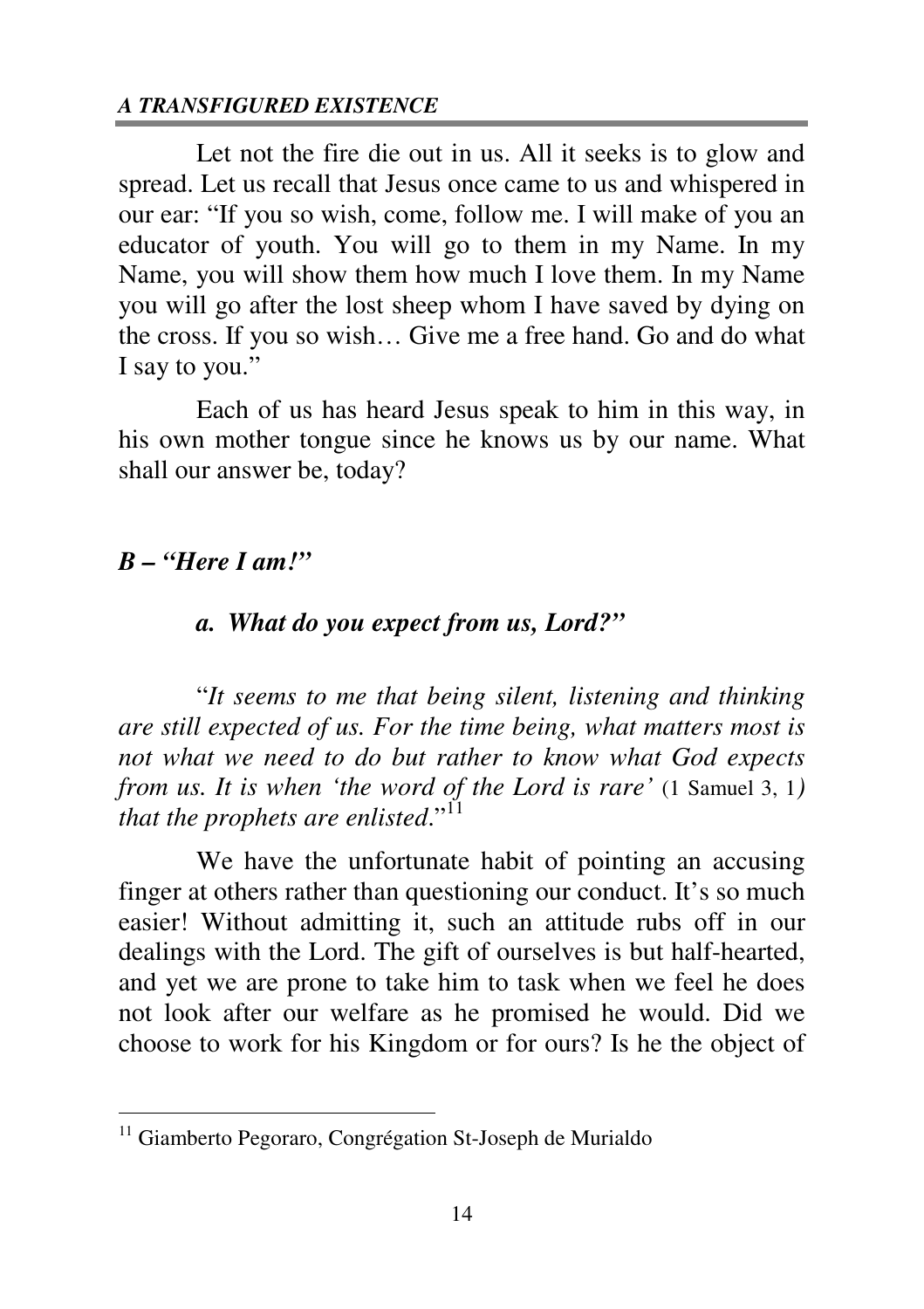our quest, or are we? And yet, he is faithful he who has saved us. Perhaps we fail to remember this.

We would very much want to have a clear vision of what we need today. We would very much like to know the way to thorough renewal, on the personal level as well as at the level of community-living, and even in the accomplishment of our mission. We certainly would wish to rejoice at the success of the work of our hands. However, the fruits of our labour are oftentimes not noticeable and we complain: "*The Lord has forsaken me, and the Lord has forgotten me!*" (Cf Is 49, 14). Of course, we all know his answer: "*Can a woman forget her nursing child and have no compassion on the son of her womb? Even these may forget, but I will not forget you. Behold, I have inscribed you on the palms of my hands…*" (Is 49, 15-16). And yet, no matter how hard we look, no signs seem to point to the hoped for spring.

We then ask ourselves this question: What must we do? We forget that we should rather ask what God expects from us. It is a question of a different perspective, that of fixing our eyes on Christ, of listening to him in a love-filled silence.

Only "*those who are poor in spirit*" (Mt 5, 3) can confidently embark on the journey that surely leads to the cross. Only they can find again, today, the thrust of their youth: "*Immediately they left their nets and followed Him*" (Mt 4, 20).

"*What we lack is a sufficiently powerful experience of God that will sustain our life's project enough for it to bear fruit. It is a crisis of taking root and of all-or-nothing. Without the experience of the sacred and of the absolute, without an immersion in the primeval springs of reality, religious life loses*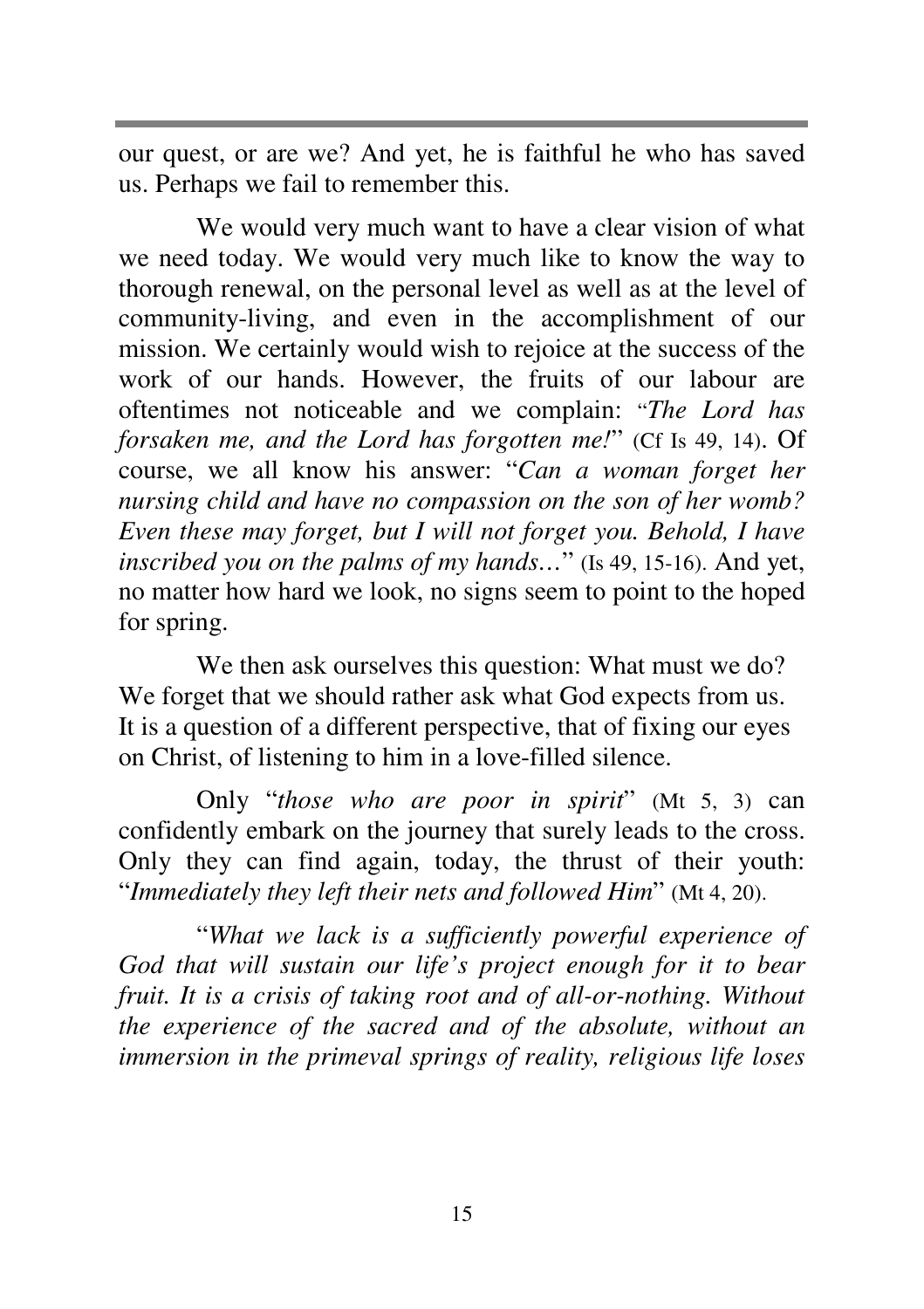*all meaning. In other words, what we lack is the presence of the*  Spirit, a presence that is smothered by habits."<sup>12</sup>

## *b. He who loves knows God.*

Our religious life as Brothers will only recover its former radiance for ourselves and for those to whom we witness if it bears the hallmark of Christ's paschal mystery. We must therefore "*put out into the deep water*" (Lk 5, 4).

Like a window wide-open unto eternity, our heart will open to the Spirit who even today whispers to us the words of Jesus: "Are you aware? I am there next to you. I am within you! Your life is precious in my eyes! I am sending you. See these children who are hungry, these young people who are all at sea. Don't you realise how much I love them? Don't you know that I have come to save them? If you wish, you will save them in my Name. If you believe, if you love in truth, you will heal them in my Name."

Such a call cannot be heard in the hubbub of a heart that is burdened and clouded over with bitterness and disappointment. Love in action, unconditional openness to and respect of others, occurrences seen as meeting places for God's love are so many avenues through which the heart can discern the signs of the Spirit. How often has this soft breeze come to our ears but our closed heart simply failed to take note?

We have to rediscover the byways of silence and of fraternal love, a silence peopled by faith and by considerate and compassionate love, a silence that keeps us alert and attentive.

<sup>12</sup> Father Lorenzon Prezzi, director of *Il Regno*, To major superiors.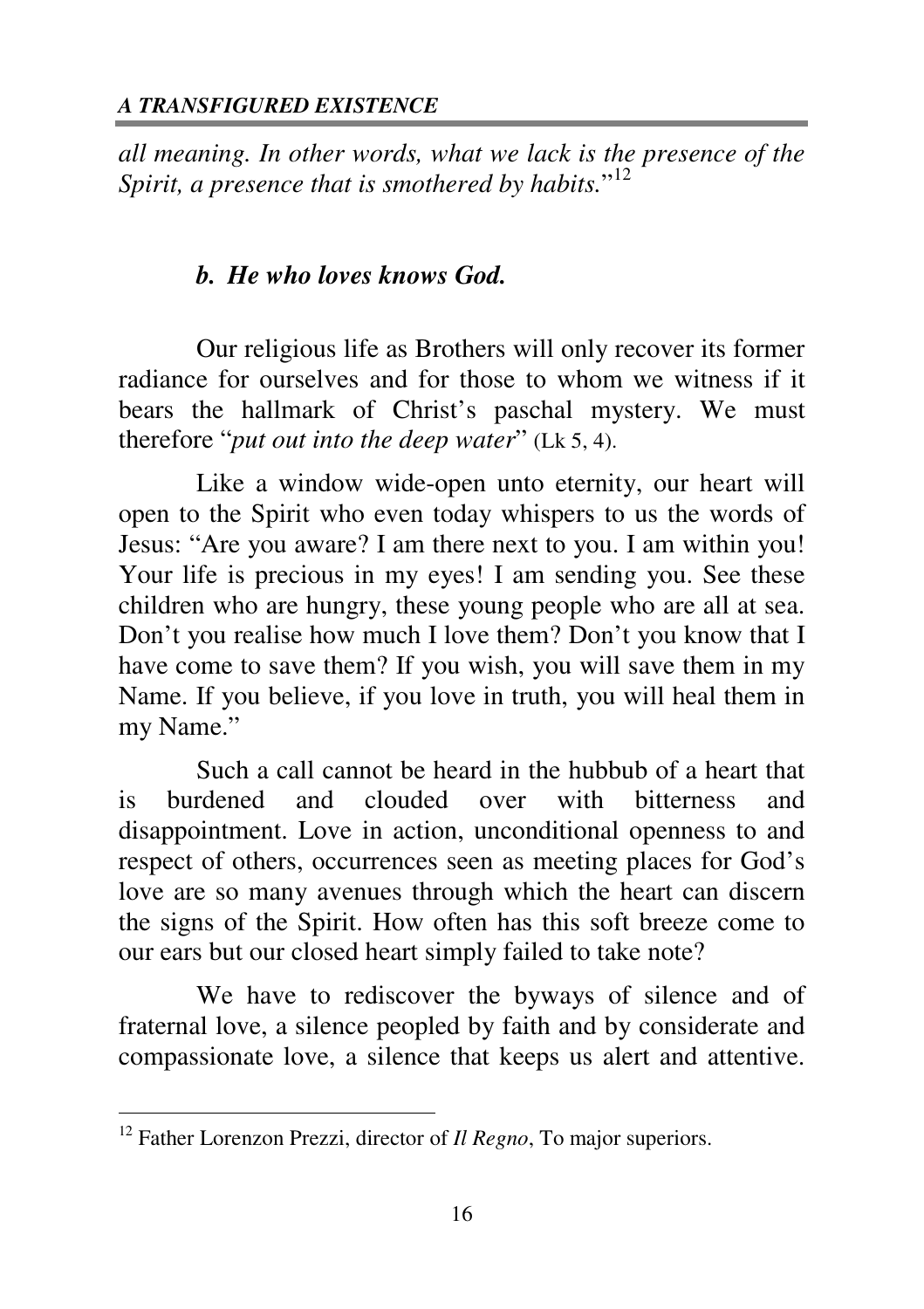The words that do not build up brotherhood destroy communion, lull our watchfulness to sleep and take us away from our mission. A heart that listens is a heart that loves and secures peace. Let us remember that our Rule of Life calls us to a *<sup>"</sup>preferential love*"<sup>13</sup> for the Lord. It invites each of us to focus "*his life on God who calls him to walk in his presence in peace of soul, the fruit of single-hearted love*".<sup>14</sup>

## *c. Share in the prayer of Jesus*

The daily meditation is a choice moment for the transforming action of the Spirit who can convert us into "contemporaries of Christ". Let us once again listen to this advice of John Mary de la Mennais: *"Never, for whatever reason, shorten your meditation, for it is, of all your exercises, the most necessary…*" 15

For our founder, the "meditation" is the ideal time for a heart-to-heart talk with Jesus. He, himself, who was so involved, so committed to accomplishing the will of God in his everyday life, could not do without this silent communion, this heartfelt dialogue with the Lord. Let us therefore never dispense with the meditation. Let us ensure that intimacy with the Lord is its hallmark. Let us bring to it interior strength and poverty, let us attend to its beauty but let us also acknowledge its inevitable struggle. Let us listen to Jesus who tells us, as he did the three disciples whom he invited to contemplate him in his transfiguration but who could not persevere with him in prayer

<sup>13</sup> *Rule of Life*, Directory 36

<sup>&</sup>lt;sup>14</sup> Rule of Life, Directory 79

 $15$  Rule of 1823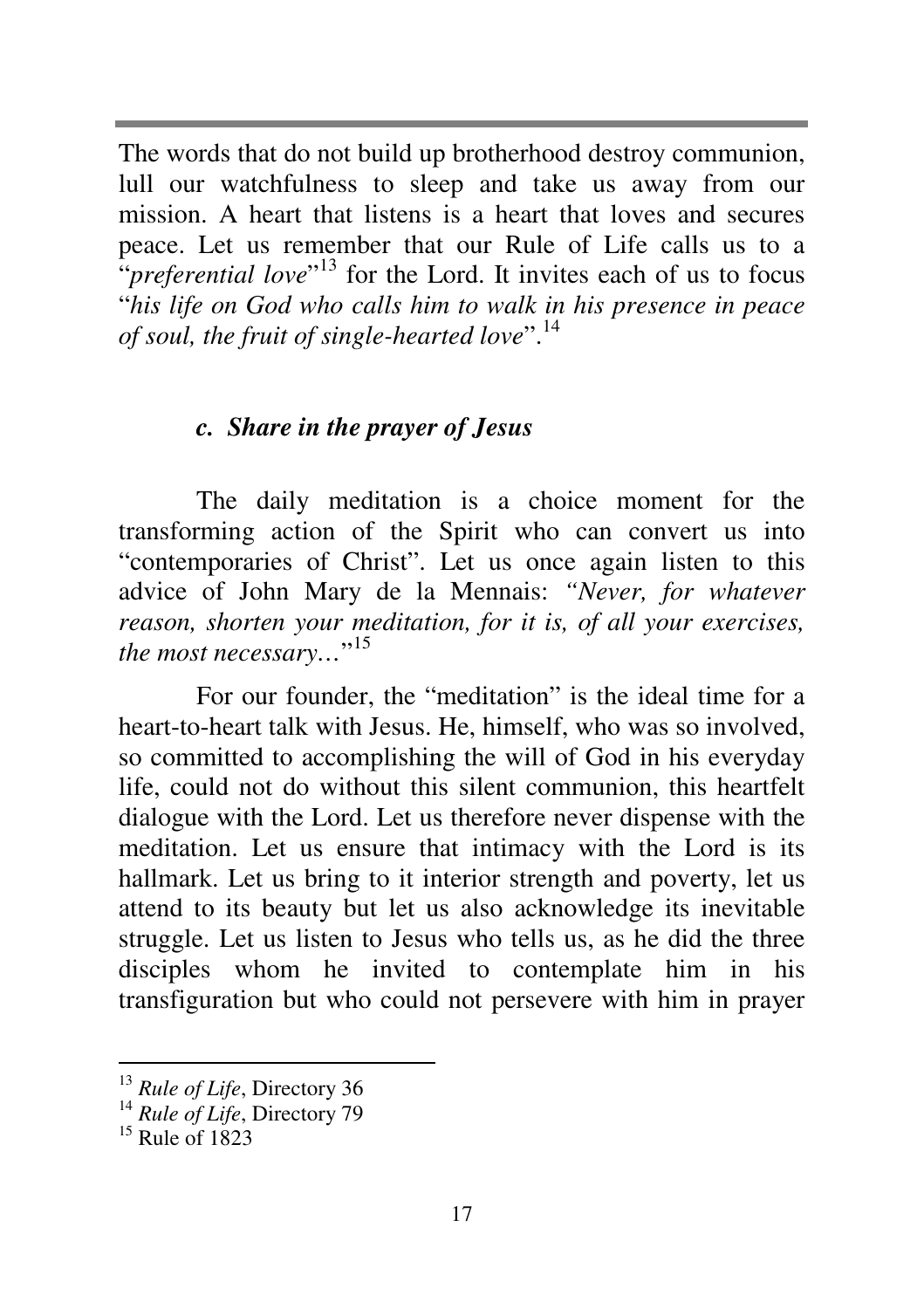at the time of his agony: "*Simon, are you asleep? Could you not keep watch for one hour? Keep watching and praying that you may not come into temptation; the spirit is willing, but the flesh is weak*" (Mk 14, 37-38).

Why is waiting for the Lord always so difficult? Can we not commune to the prayer of Jesus, go with him to Gethsemane and keep him company just like the friend who attends to his friend in adversity? Can we not show the necessary "*good will*" that will allow him to open our heart to the breadth of his own heart, that heart which so cherishes children and young people?

May these 30 minutes of profound communion with Jesus, listening to his heart, be most intense. Let us stay with him and whisper: "*Not my will but your will be done!*" (Mk 14, 36). Let us make our abode in a Love that set the world afire, Hope of salvation, Peace to men of goodwill.

Thus, when the Lord calls each of us today, in a whole new way, Jesus himself will answer: "Here I am, Father, to do your will. My whole life I give to you for the salvation of children and of young people, and for your glory. In union with my Brothers, here is my life. All is yours."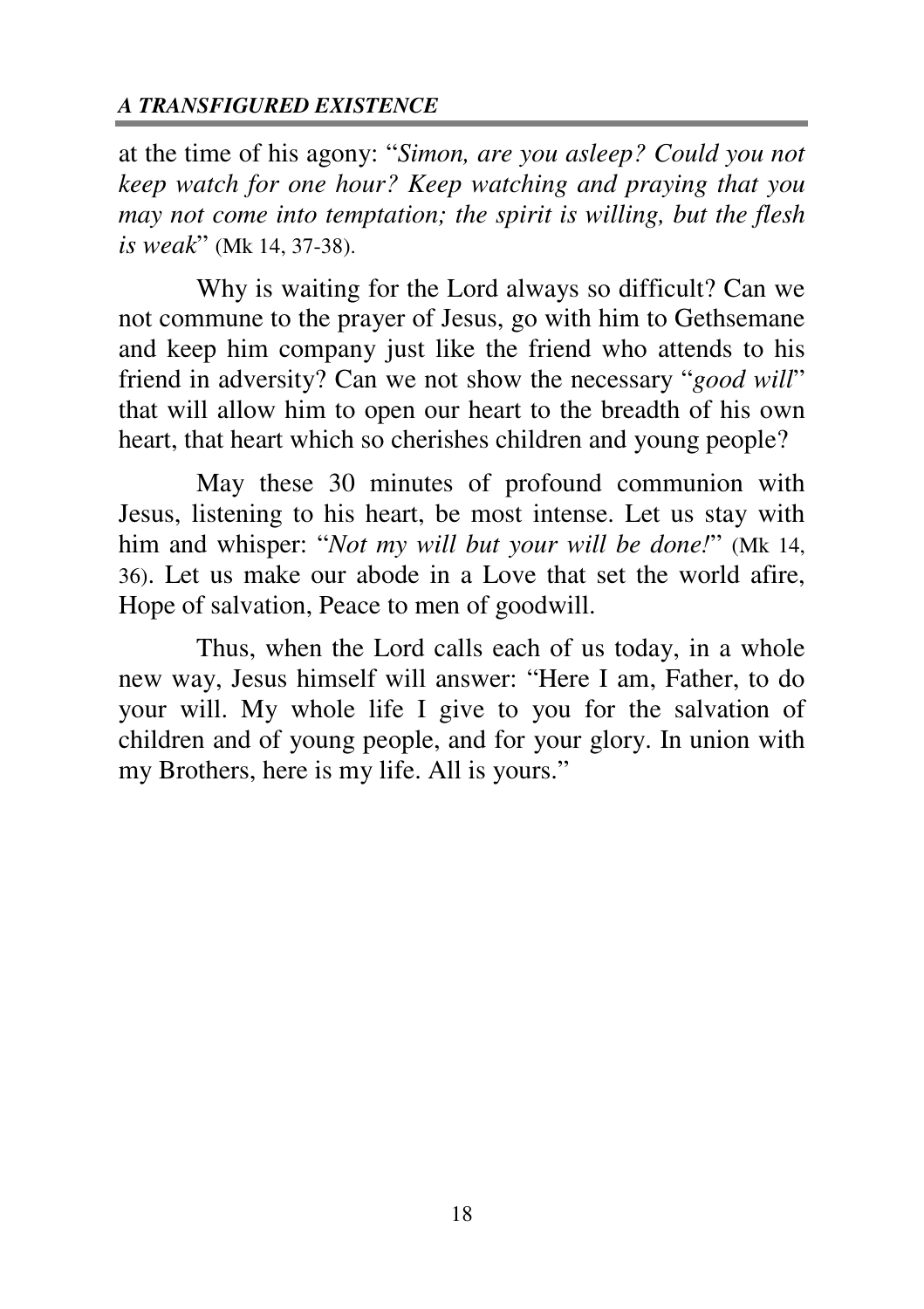## **III – A transfigured existence**

We have been called. We have replied in the affirmative. We have decided to follow Christ. We have embarked on that road since a few years or for quite some time already.

What have we done with the treasure that the Lord has entrusted to our care? Have we buried it or have we made it bear fruit? Or even more basically, what has become of our life? Is it totally Christ's? Is he really at the heart of our existence or have we not gradually built our whole life without him? When all is said and done, we are like the rich young man anxiously calling on the Lord: "What must I do to become a different person and to decide at long last to follow you?"

We all know what Jesus tells us: "*One thing you still lack; sell all that you possess and distribute it to the poor, and you shall have treasure in heaven; and come, follow Me*" (Lk 18, 22). We have already done that. But then, have we not taken back what we had given up? Have we not surrounded ourselves, once again, with the goods that we had decided to give up?

Can we make ours this word of our founder? "*Peace be with you, men of goodwill! You shall belong to God in the here and now and he will give back to you a hundredfold all that you have given up for him. Peace be with you for eternity, in holy Zion, where you will be surrounded by all of the children whom*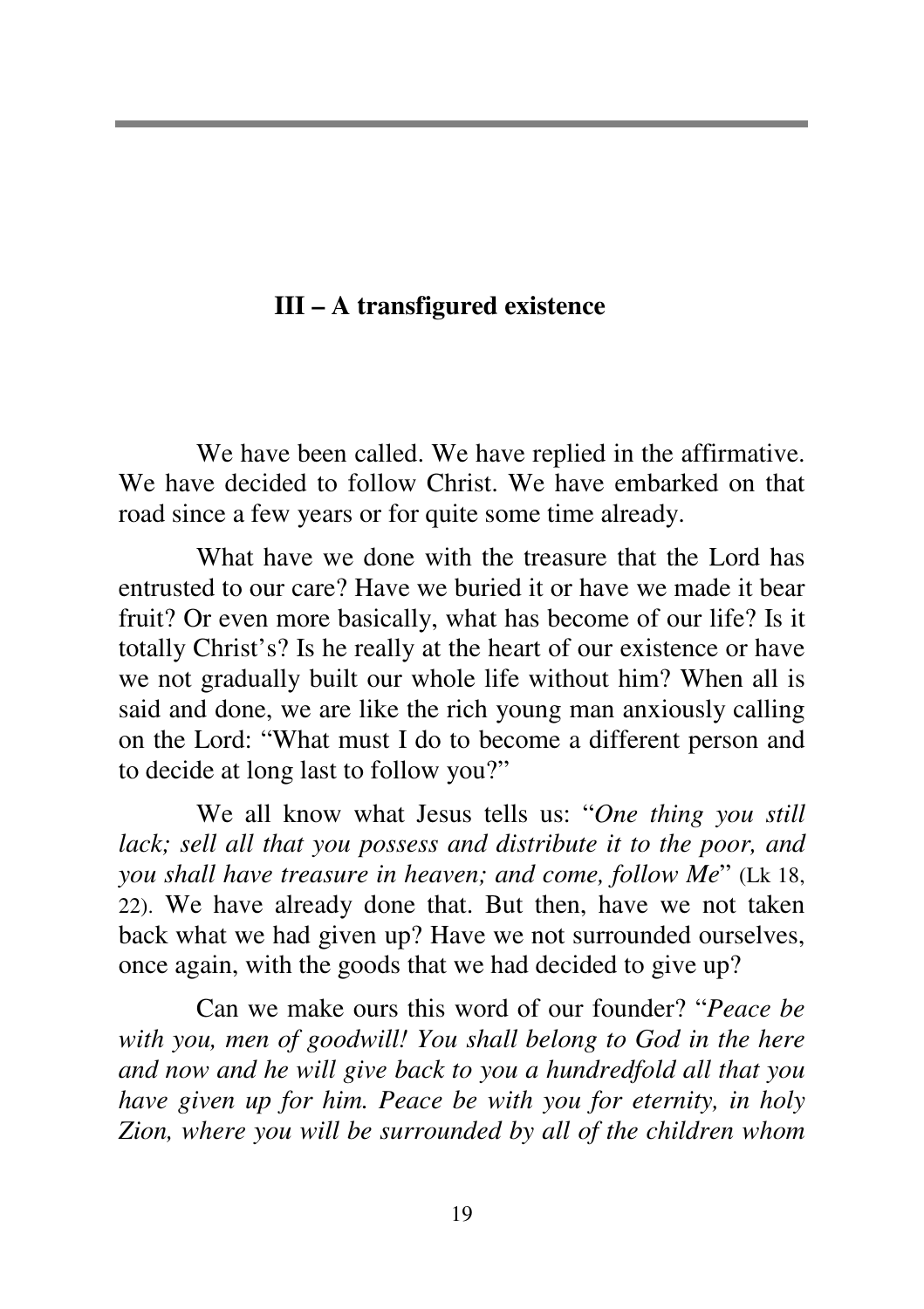*you will have guided and whose voices will join the angels' in heaven singing this beautiful canticle: Eternal peace, joy to men of goodwill: 'Pax hominibus bonae voluntatis*'" (cf. Luke 2, 14).<sup>16</sup>

## *A – Enticed by Christ*

## *a. The hand of the Lord is upon me*

*"Starting afresh from Christ means proclaiming that consecrated life is a special following of Christ, 'a living memorial of Jesus' way of living and acting as the Incarnate Word in relation to the Father and in relation to the brethren'. This implies a particular communion of love for Christ [*...*] It is 'a special grace of intimacy[…] it is a life 'taken up by Christ', touched by the hand of Christ, a life where his voice is heard, a life sustained by his grace.*"<sup>17</sup>

What better way to describe the transfigured life in Christ which is ours? It is "*a special grace of intimacy*", "*a communion of love for Christ*", a life "*touched by the hand of Christ*". This is not the outcome of an action that is external to ourselves and independent of our own will. It is an action that transforms us, like the clay that is being moulded by the potter, but which requires our free, voluntary and loving assent: "*Behold, I come!*" (Ps 40, 8).

<sup>&</sup>lt;sup>16</sup> S VII, 2376

<sup>17</sup> *Starting Afresh from Christ*, 22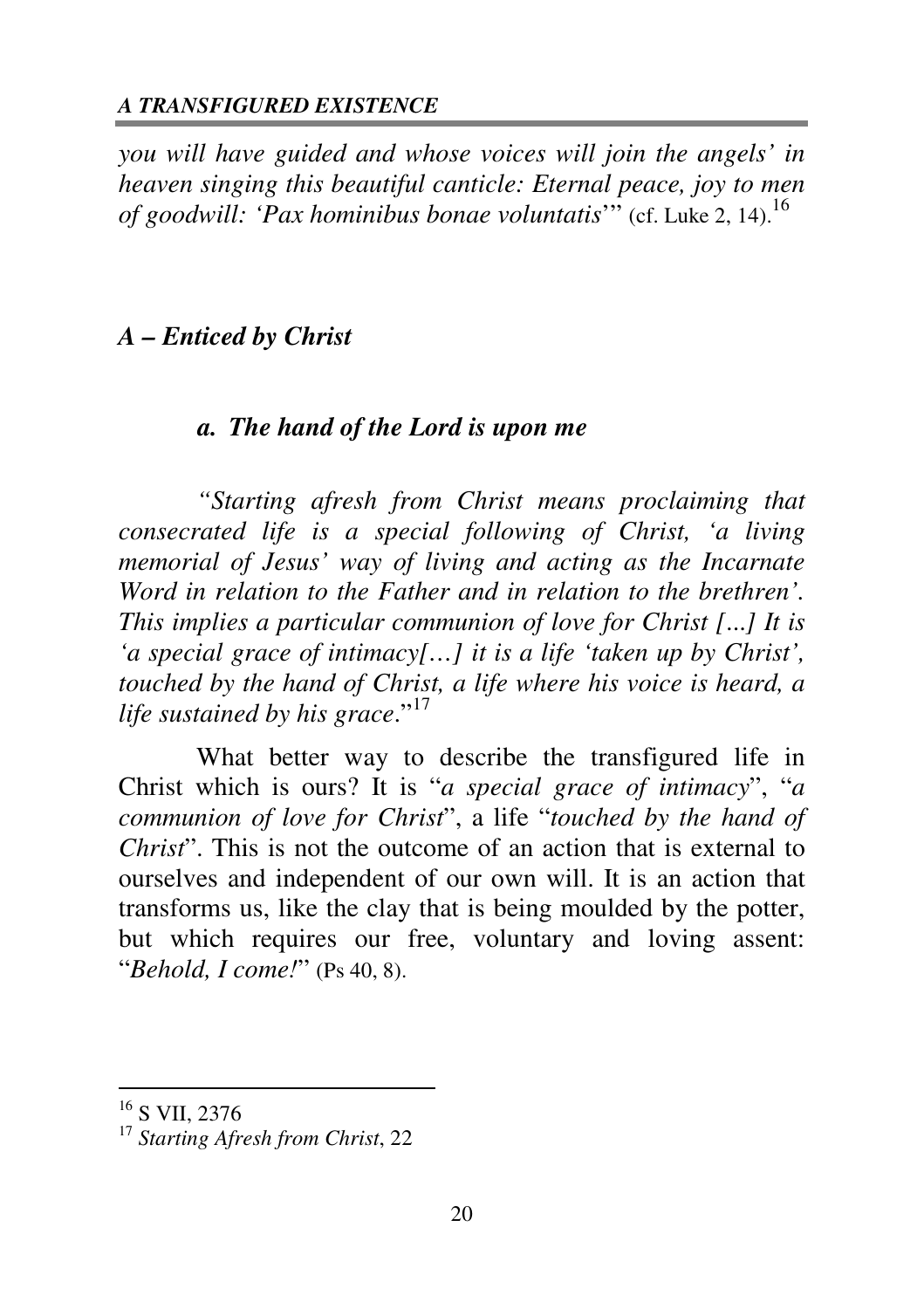# *b. We are transformed in this image (2 Cor 3, 18)*

Six days after having told the crowd and his disciples: "*If anyone wishes to come after Me, he must deny himself, and take up his cross and follow Me*" (Mk 8, 34), Jesus took with him Peter and James and John, and brought them up on a high mountain by themselves, Mark tells us. "*And He was transfigured before them…*" (Mk 9, 2).

It is instructive, in the light of the word of God, to delve further into the mystery of that choice. The word µεταµορφουσθαι (metamorphoustai) occurs four times in the New Testament. It appears twice in the synoptic Gospels with reference to the transfiguration of Jesus: in the passage from the Gospel of Mark quoted above and in the corresponding passage in Mathew. Paul uses it twice (2 Cor 3, 18 and Rom 12, 2) to speak of the transformation of Christians.

In anticipation of the last days when "*the Lord Jesus Christ will transform the body of our humble state into conformity with the body of His glory*" (Ph 3, 21), this metamorphosis of Christians is marvellously presented by Paul: "*We all, with unveiled face, beholding as in a mirror the glory of the Lord, are being transformed (metamorphoumeta) into the same image from glory to glory, just as from the Lord, the Spirit*" (2 Cor 3, 18).

This transformation operates an in-depth renewal and makes us sons of the Father. The Spirit, through baptism, is the main agent of such a transformation, in the Church. The whole person is transformed into a new creature. However, our concurrence to that grace must continuously be reiterated. To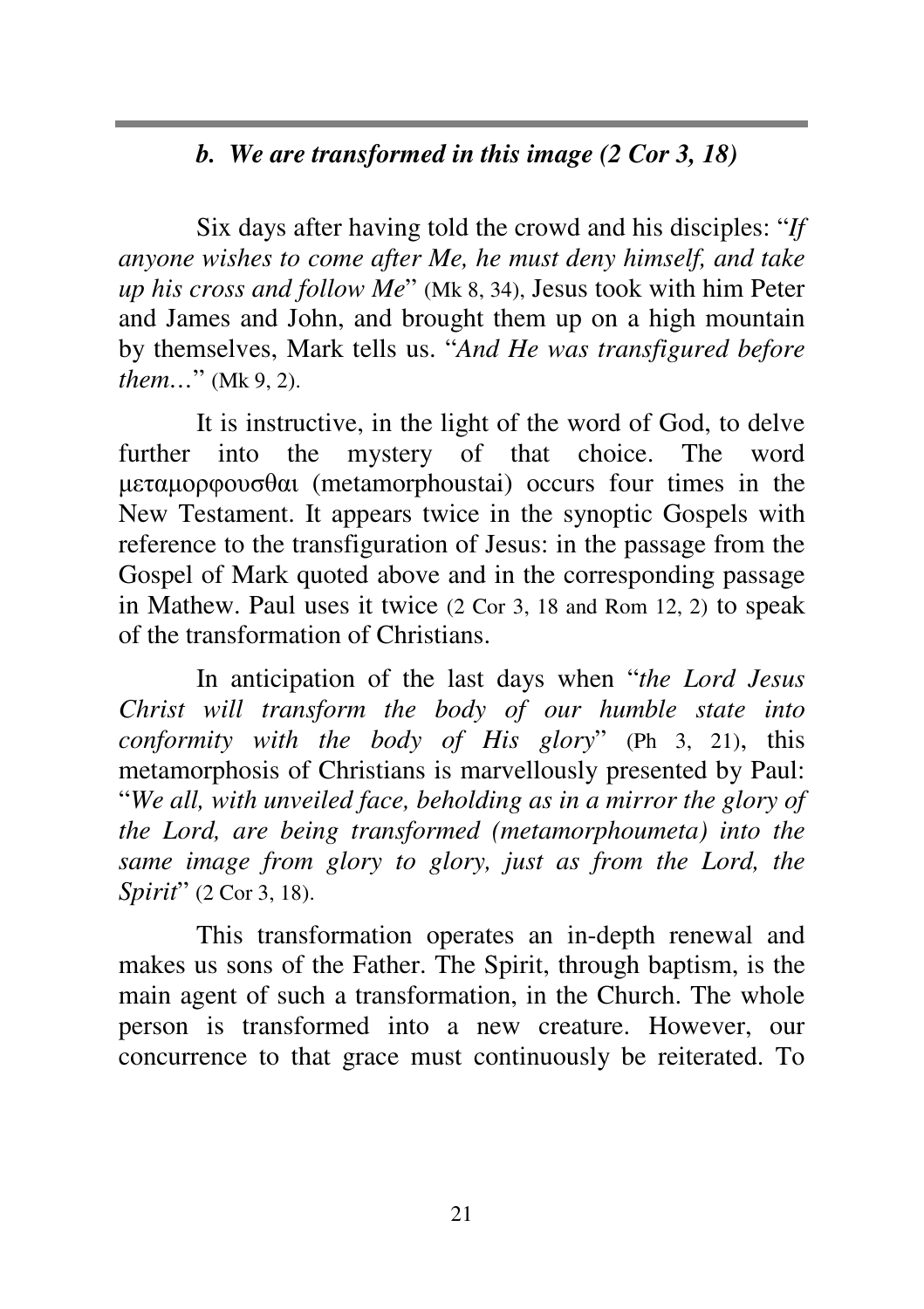stand still is to retreat into the old world: a dramatic aboutface.<sup>18</sup>

Thus must we understand that we are enticed by Christ. Every Christian is invited to make his that mystery, but more so the religious for they have been chosen to witness for all to see in the here and now what eternal life shall be. We are called to "*reflect as in a mirror the glory of God*".

## *c. Letting Christ decide*

 $\overline{a}$ 

Called as we are to imitate Christ, to be transfigured in his image by the Spirit, we recognize the image of the transfigured Jesus in the crucified Christ. We are thus introduced at the heart of the mystery that makes its home in our very being, body and soul, heart and mind.

As a result, we shall not in the first place be looking for human means which are all too often illusive and misleading. We shall ask the Spirit of the Lord for the knowledge and the love of what is proper to do to become what we are by the grace of God.

Even at that, Christ living in us must be given a free hand. For instance, there are ways of thinking about the future which do not make allowance for total trust in God's Providence and which do not allow the final decision to God alone in matters that concern our life. The best way to "prepare" tomorrow's Brother is to live our vocation today as we seek to reproduce the image of Christ among children and young

<sup>18</sup> *Le discernement dans les écrits de Saint Paul*, Gérard Therrien, Gabalda, p. 142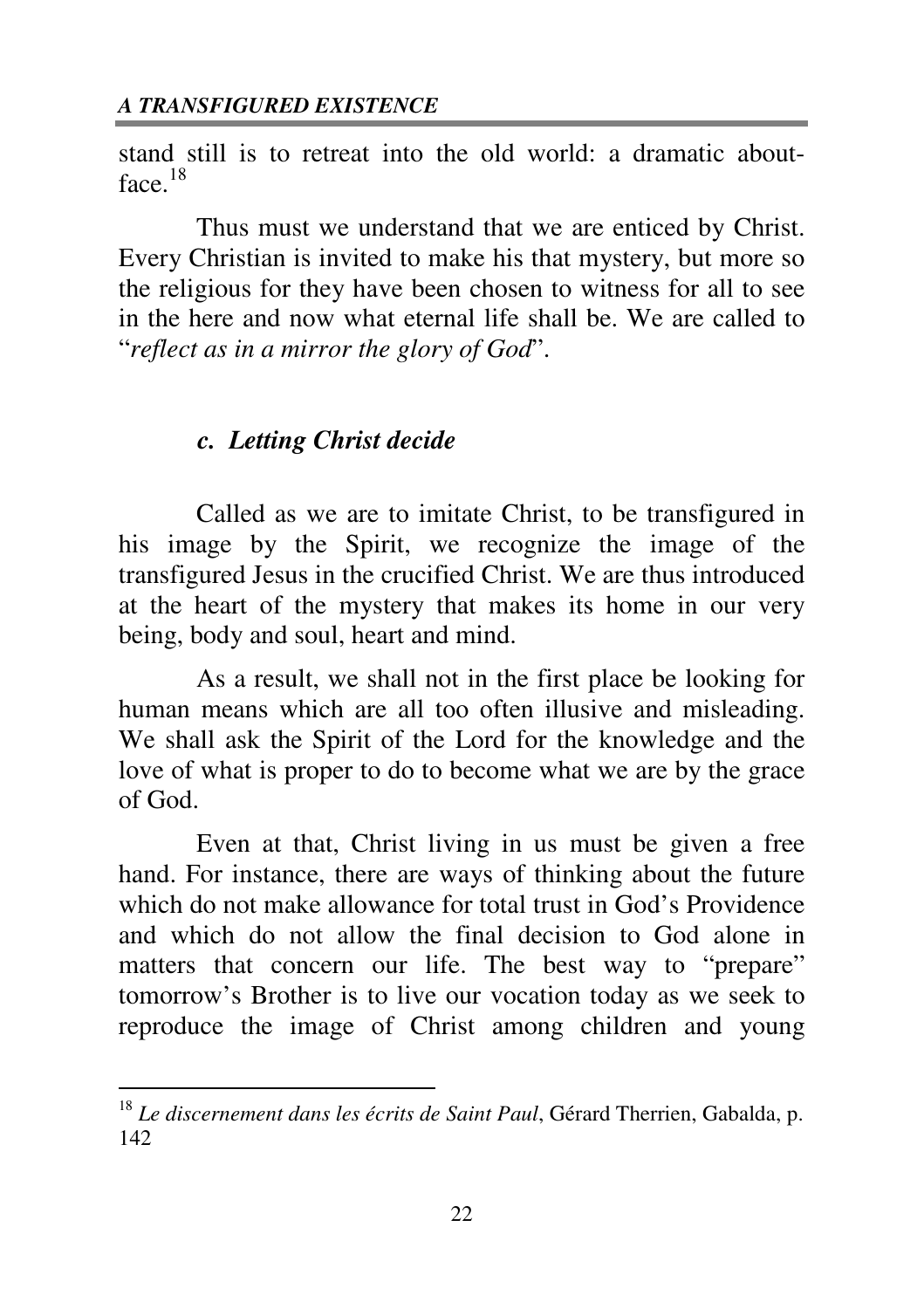people. Let us leave tomorrow into God's hands. To do otherwise would be running the risk of dreaming up an enticing but deceptive future. The Lord is the Master. We answer his call today. Tomorrow will bring with it all the necessary lights to discern his will at the appointed time. The future of each Brother and that of the Congregation are in his hands. There is no need to worry.

Let us decide to do nothing without him and he will do nothing without us. Christ is with us wherever we are, whether with young people, in the classroom, in a session of catechesis, in educational and pastoral care activities or engaging in individual counselling. Let this be our conviction: we are the presence of Christ and he who sends us leads the way. Therein lies the secret of true joy for us who have made Christ the exclusive love of our life.

When age, sickness or simply obedience seems to take us away from an educational presence to the youth, we must then make them closest to our heart. When we think that we cannot anymore contribute anything of ourselves to this wonderful mission, the Lord provides means of quenching the heart's thirst for giving witness. We all know Brothers who have witnessed to God's love until their health failed completely. Using as examples figures from the Bible, notably Nicodemus, John Paul II underscored the following: "*Nicodemus too, a highlyregarded member of the Sanhedrin, was an elderly man. He visited Jesus by night in order not to be seen […] Nicodemus appears again at the burial of Jesus, when, bringing a mixture of myrrh and aloes, he overcomes his fear and shows himself a disciple of the Crucified Lord* (cf. Jn 19:38-40). *How reassuring are all these examples! They remind us that at every stage of life*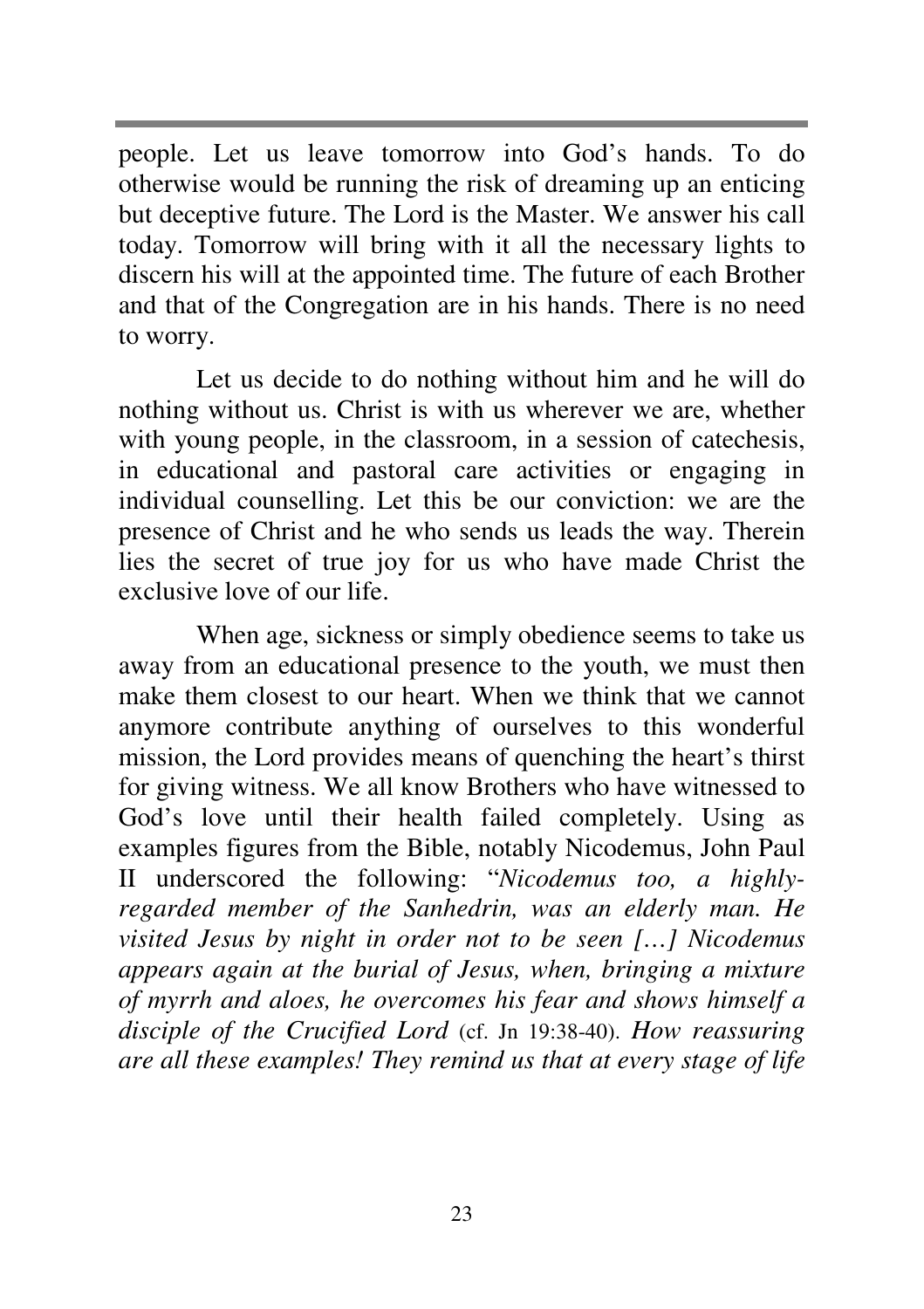*the Lord can ask each of us to contribute what talents we have. The service of the Gospel has nothing to do with age!*" 19

## *d. Reading the signs of the times*

Indeed, we cannot every single moment be aware of the grace of Christ living in us. Intimate moments of prayer are personal encounters with the Lord which, in the light of faith, teach us that without him we are nothing. At such times, we realise that it is he who moves our hearts, takes our hand and heals our wounds.

Contemplating this action of God at the heart of our life can be done through the daily rereading of our life by means of "Lectio vitae". Sometimes we hear God tell us: "*Do you not yet understand?*" (Mt 16, 9). At other times, on the other hand, we shall be like the Apostles around Jesus telling him of the healings we have carried out in his name, and we shall hear these words: "*Rejoice that your names are recorded in heaven*" (Lk 10, 20).

A thankful rereading of our life refines our outlook on our Brothers, on lay persons, on young people, on the Church and on the world. We will then banish empty judgments from our speech and we will beam forth the peace that the Lord has promised to his disciples united in his name. "*The more you are completely God's, the happier you must be and the happier you will be; he will shed on you his sweetest and richest blessings.*" 20

To walk in Christ's footsteps is to decide to do the work which he does, which he inspires and which he accomplishes in

<sup>19</sup> *Letter to the elderly*, John Paul II, 1999

 $20$  John Mary de la Mennais to Brother Cyprian, December 7, 1846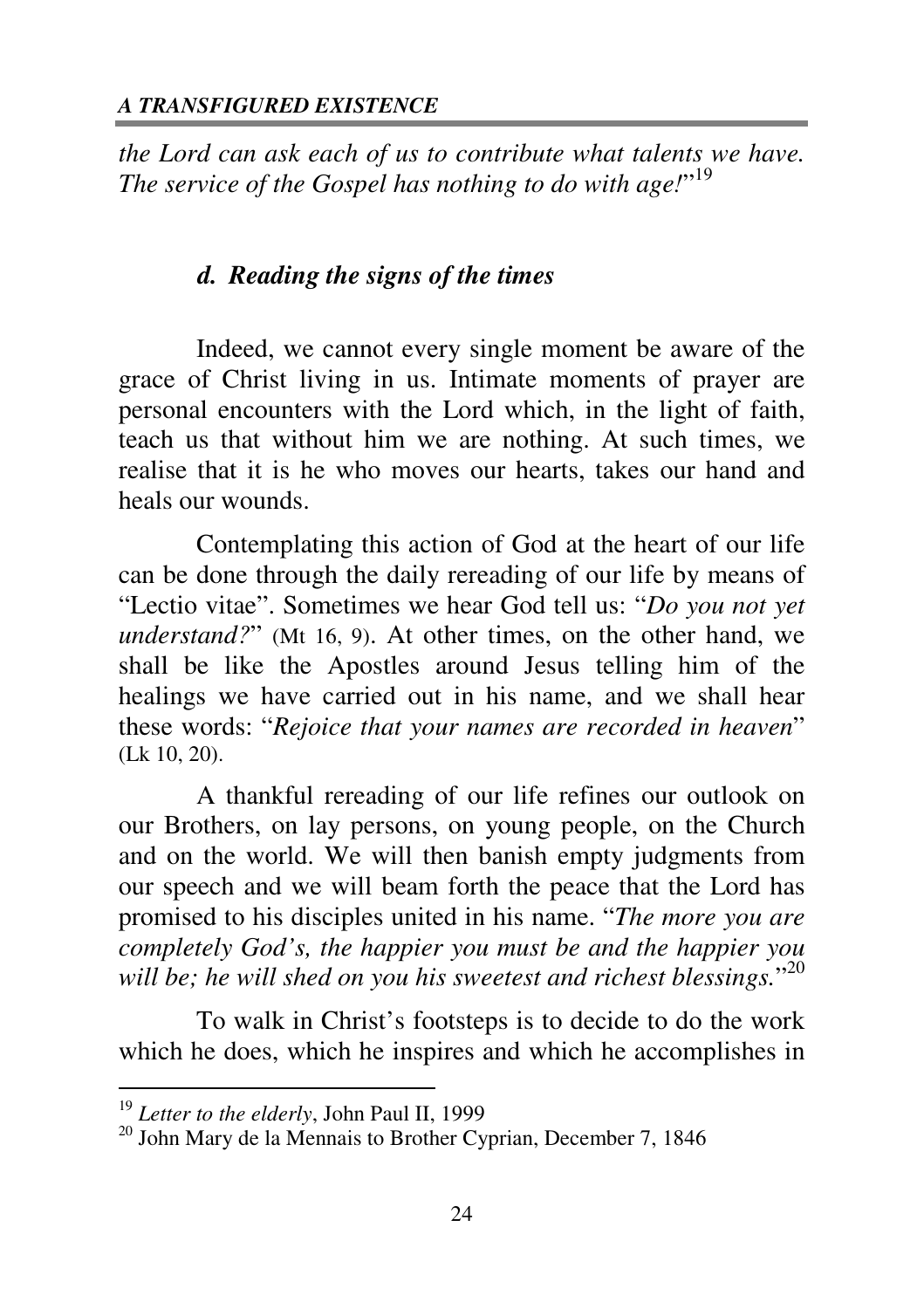the world. Not in his place but in his name! It is having a heart that beats and feels and loves like his.

## *e. Cherishing our vocation*

To contemplate Jesus, to fix our eyes lovingly on him on the cross, to recognise him in the eyes of the young people and the adults whom we mix with, specially life's casualties, and to work with him to bring them release in his name, such is a Brother's vocation today. This is the call that he has received. Is there anything more admirable?

Is not having doubts about one's vocation the same as having doubts about Jesus himself? See Peter walking on the water. Had he not doubted Jesus and his saving power, would he have been afraid?

To know our vocation, to love it, to give an unconditional answer, without ever looking back implies putting our hand in the hand of God and allowing him to transform us into his image. Ours is not to judge of the end-product. God will attend to that.

This constant handing over of our life into the hands of God cannot but call upon us blessings of light and of strength at the appointed time. Jesus himself is guarantor of wonderful things to come: "*Truly, truly, I say to you, he who believes in Me, the works that I do, he will do also; and greater works than these he will do; because I go to the Father"* (Jn 14, 12).

And again: "*My Father is glorified by this, that you bear much fruit, and so prove to be My disciples*" (Jn 15, 8).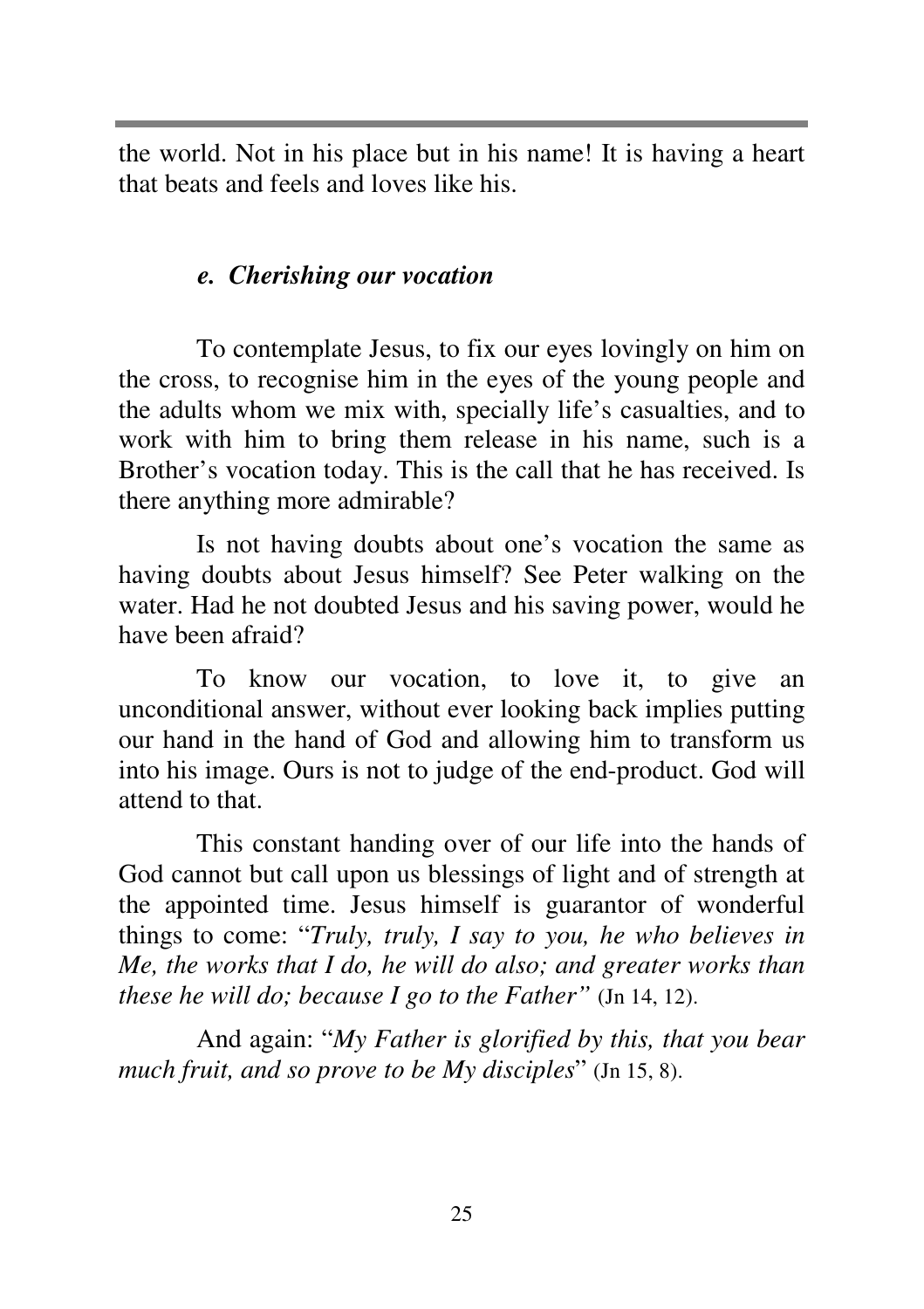#### *B – Some pitfalls to avoid*

#### *a. Prefering our own will to God's will*

It is relatively easy to say that we wish to follow Christ and that we allow him to transform us, but is this our firm commitment? When we say that we wish to do the will of God, do we seek his advice? These questions are vital to our spiritual growth.

If Christ is not at the heart of our decisions, how can we understand our vows and truly and joyfully live them? Take the case, for instance, of the Brother who receives an obedience which does not appeal to him. If he looks to his own advantage without any reference to God, the quality of his obedience will be strained or he will seek a reversal of the decision. He is not looking for God's will through the transfer that is proposed. He has his own little ways and he is comfortable with them. He cannot see why he should be asked to relocate. Such an attitude gives rise to dissatisfaction, bitterness and thinly disguised criticism against authority.

Life consists of a multitude of concrete situations which test the fundamental choices of our life. This is when we can ascertain whether we are truly seeking the will of God or whether our heart is divided, concerned as we still are with our own glory, our own ideas or our own peace of mind. Without passing judgment on our Brothers – who can claim that his commitment is absolute? – we realise how we shut ourselves to the grace of the Spirit thereby shutting ourselves to true joy and inner freedom. How could it be otherwise since we have chosen a state of life whose sole foundation is Jesus, and Jesus crucified?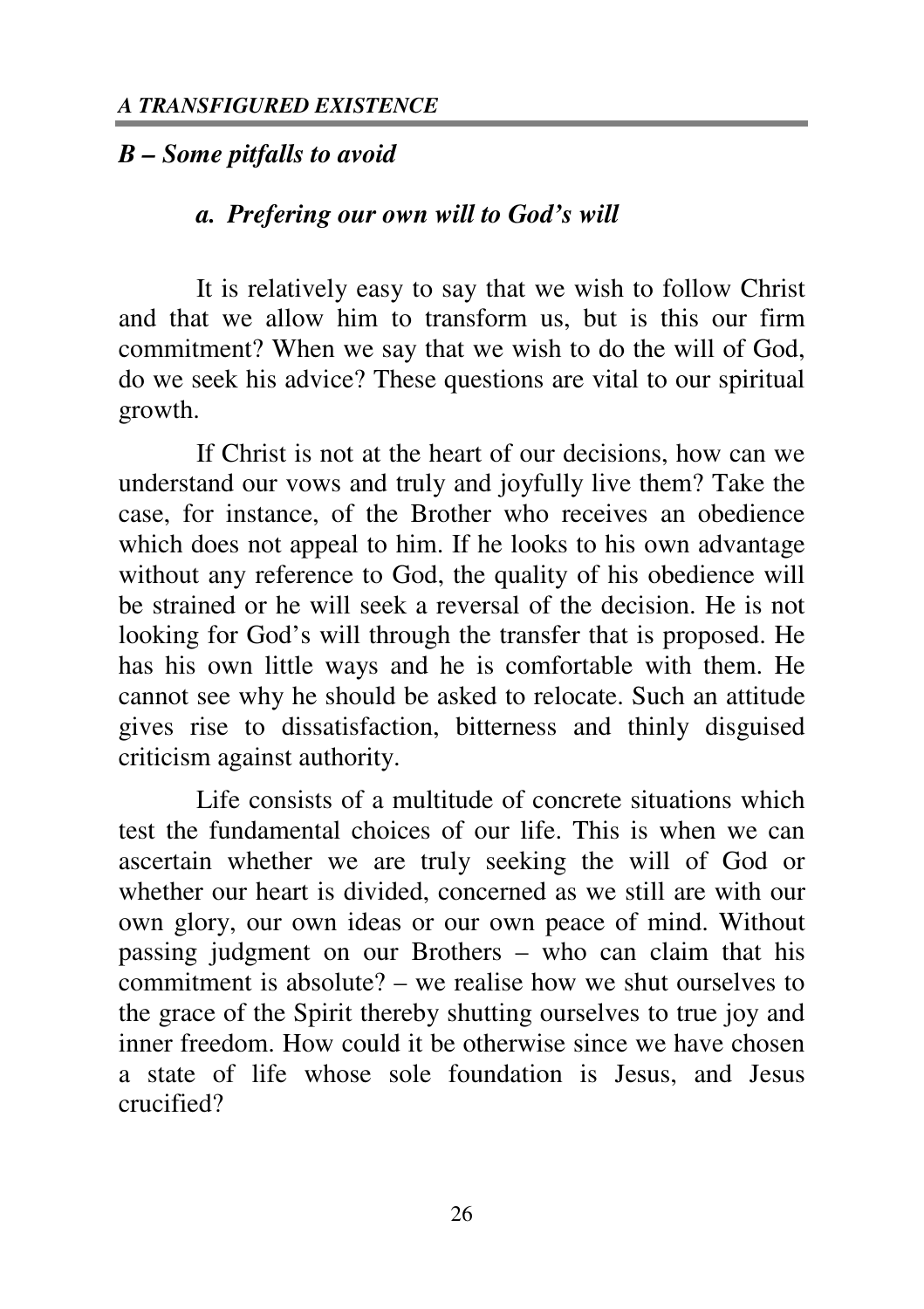The temptation to decide without Christ is constant. We can easily fall into the trap of taking our wishes to be God's. Our generosity knows no bounds for what pleases us, but our commitment is only half-hearted if a decision does not suit us. If the will of God always seems to be easy, it may be befitting to ask ourselves, all things considered, whether we are not actually doing our own will.

The mere wish to do good by ourselves, disregarding our confreres, represents a serious risk for religious communities of apostolic life. Who can claim that he is completely safe? We are all too easily convinced, at times, that we have a monopoly on truth even if we are the only ones – or just about – to think so!

Let us always look for the comfortable security which community-based religious obedience provides. Let us also give much importance to the written community project within which all of our choices find a home. Let superiors organize, in accordance with established provincial practices, community sharing and discernment meetings so that the community can agree on its way of living in conformity with the Rule of Life. This seems a good way in this day and age of living within a community that seeks to do the will of God in joy, dialogue and assurance.

All should be concerned with discerning the signs of the Spirit, with doing "not our will but the will of the Lord" and thus imitate Christ who was obedient unto death, and death on the cross.

Father de la Mennais reminds us that to do so, "*we need sensible people who are not guided by their whims, but by the*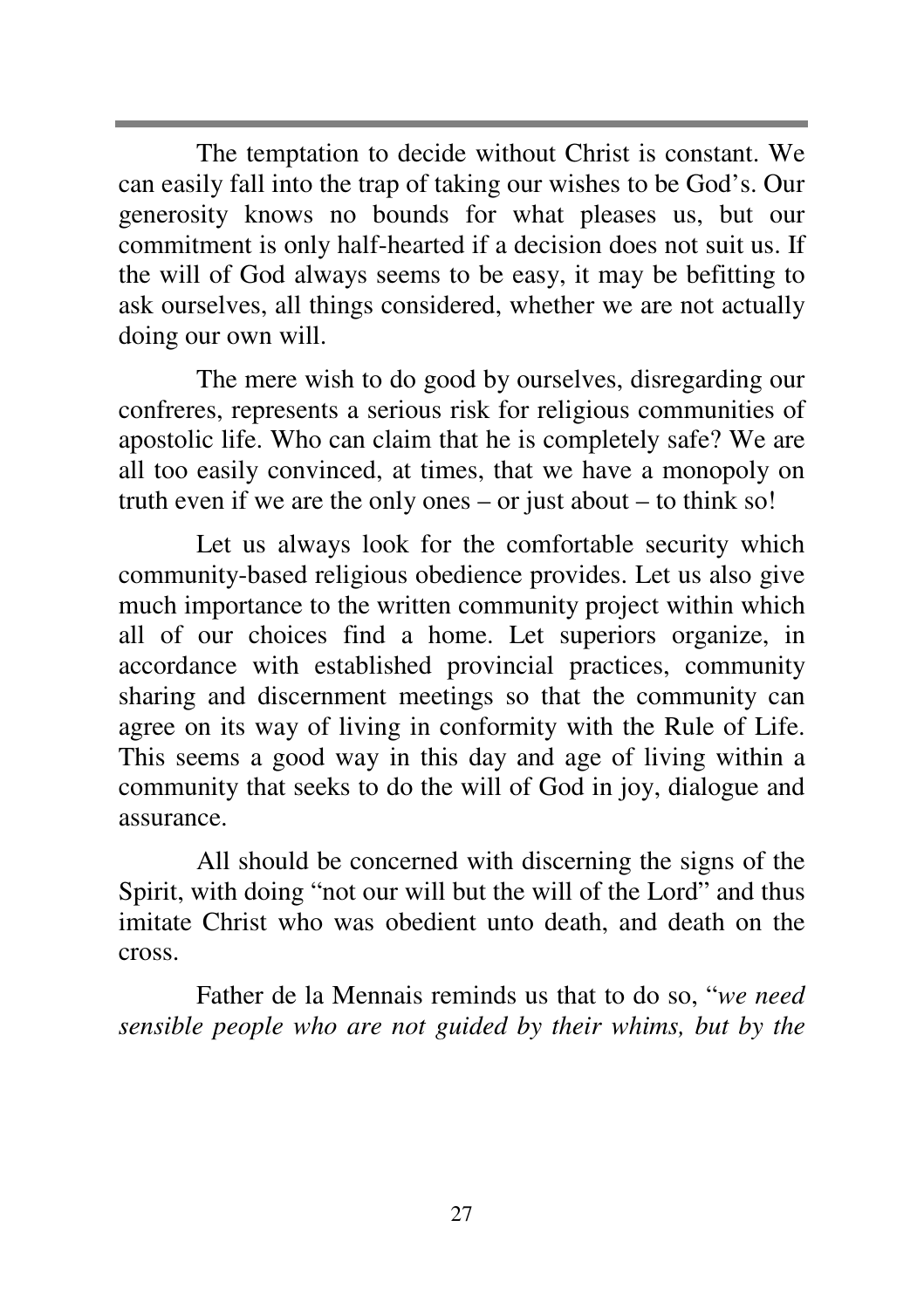*rules of faith […] They do not mind whether you place them here or elsewhere […] God alone is their motto*".<sup>21</sup>

"*Be humble, docile, patient and peace will be yours, God*  will bless you."<sup>22</sup>

"*Walk with simplicity the road of obedience: proceed from day to day without too much forethought, without wishing anything but God's will.*" 23

Father de la Mennais finds an echo in the words of Father Deshayes to the Brothers of Saint Gabriel who are at his bedside at the time of his death: "*My Brothers, in everything that I have done, I have never sought anything but the greatest glory of God*."<sup>24</sup>

The advice of our founders invites us to simplicity, humility, right intention as sure means to be, after Christ, praise to the glory of God.

## *b. A too abstract concept of the sequela Christi*

The one whom we follow is not a creation of our imagination or a purely intellectual construct. He is not only the man Jesus whose features we have to reproduce through dint of effort. He is Christ, the beloved Son of the Father, who died and was risen for us, alive today in his Church through the Holy Spirit.

 $^{21}$  S VII 2297

<sup>22</sup> John Mary de la Mennais to Brother Gérard, 23 July 1842

<sup>&</sup>lt;sup>23</sup> John Mary de la Mennais to Brother Étienne-Marie, 12 February 1843

<sup>24</sup> Gabriel Deshayes, *L'Audace de la Foi*, Écrits et Paroles, p. 383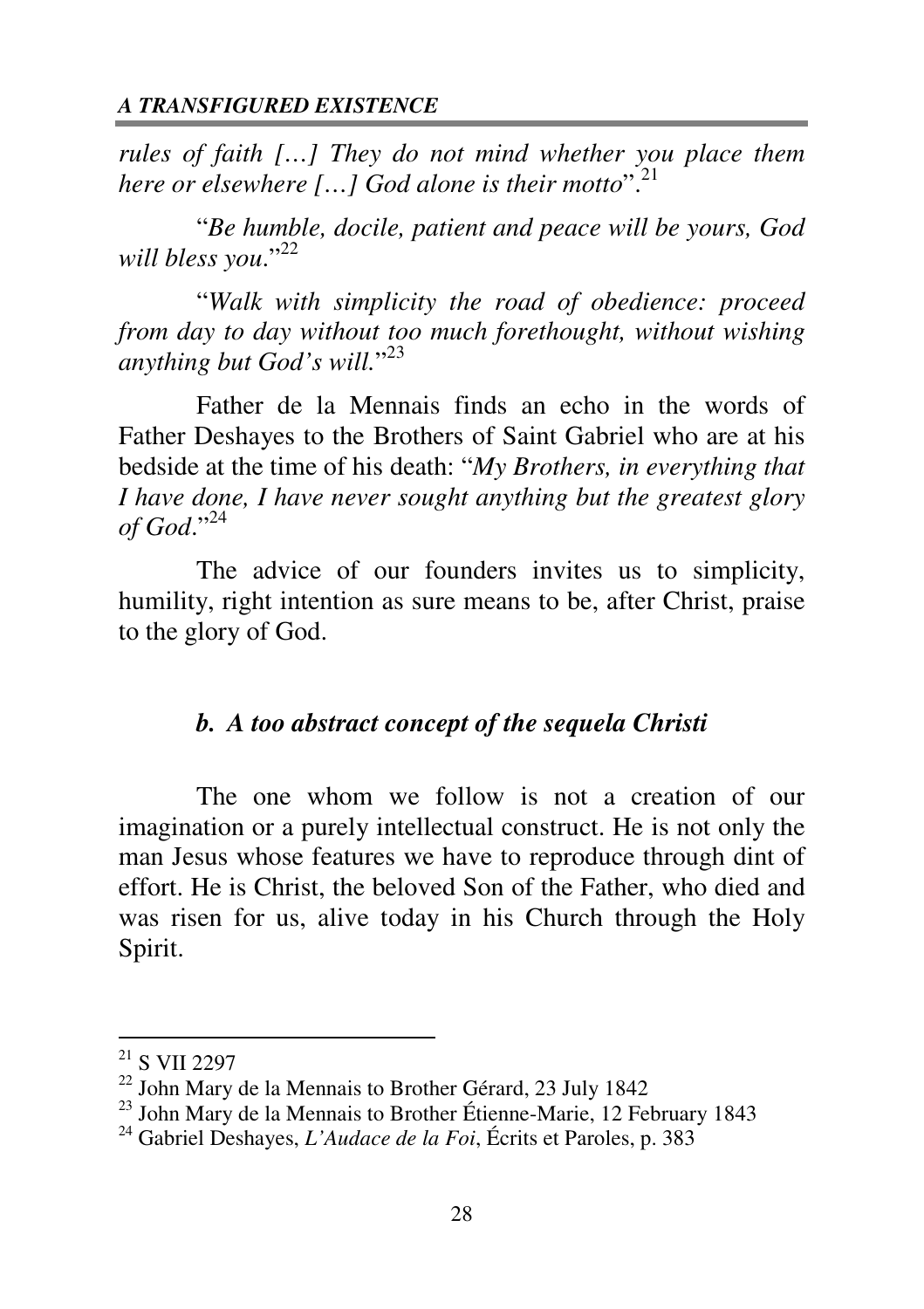Jesus has called disciples to follow him. He has conversed with people around him whom he enticed after him, who listened to his teachings and went from surprise to surprise. By his examples, his words and his deeds, Jesus moved hearts and shaped them. Some of them were disappointed and left him on the way. However, on Pentecost day, everything was settled. The light and the power that came upon them set their hearts ablaze and their tongues afire.

Afraid as they had been, they became fearless. They communicated to us what they had seen and what they had heard. Their love for Jesus was so great that they gave up their life for him.

It is certainly important to set ourselves performance standards and life goals. It is necessary, for instance, to be better acquainted with the main features of our Mennaisian charism in order to follow Christ in the spirit of our founder. But all of this must be viewed by Brothers whose hearts are focused on Christ and who are disposed to be transformed by him.

Brothers M.-A. Merino and J. Olabarrieta are very clear on this question in the introduction of "Mennaisian Spirituality". This spirituality, they write, "*can only be lived in union with him who is the Way, the Truth and the Life*", and they add: "*We do not so much have to act for him as to let him act in us. It is not so much a matter of our undertaking things as of corresponding to the longing that he places in us and of consenting to his action in us.*<sup> $25$ </sup> As they open for us the doors of the icons, they introduce us to the contemplation of Christ such as John Mary de la Mennais presented him to his Brothers in accordance with the gifts granted to him by the Spirit. Thus, our hearts become more pliable in the hands of God. Thus, as we make ourselves

<sup>25</sup> Bros. M.-A. Merino and J.F. Olabarrietta, *Mennaisian Spirituality*, p. 8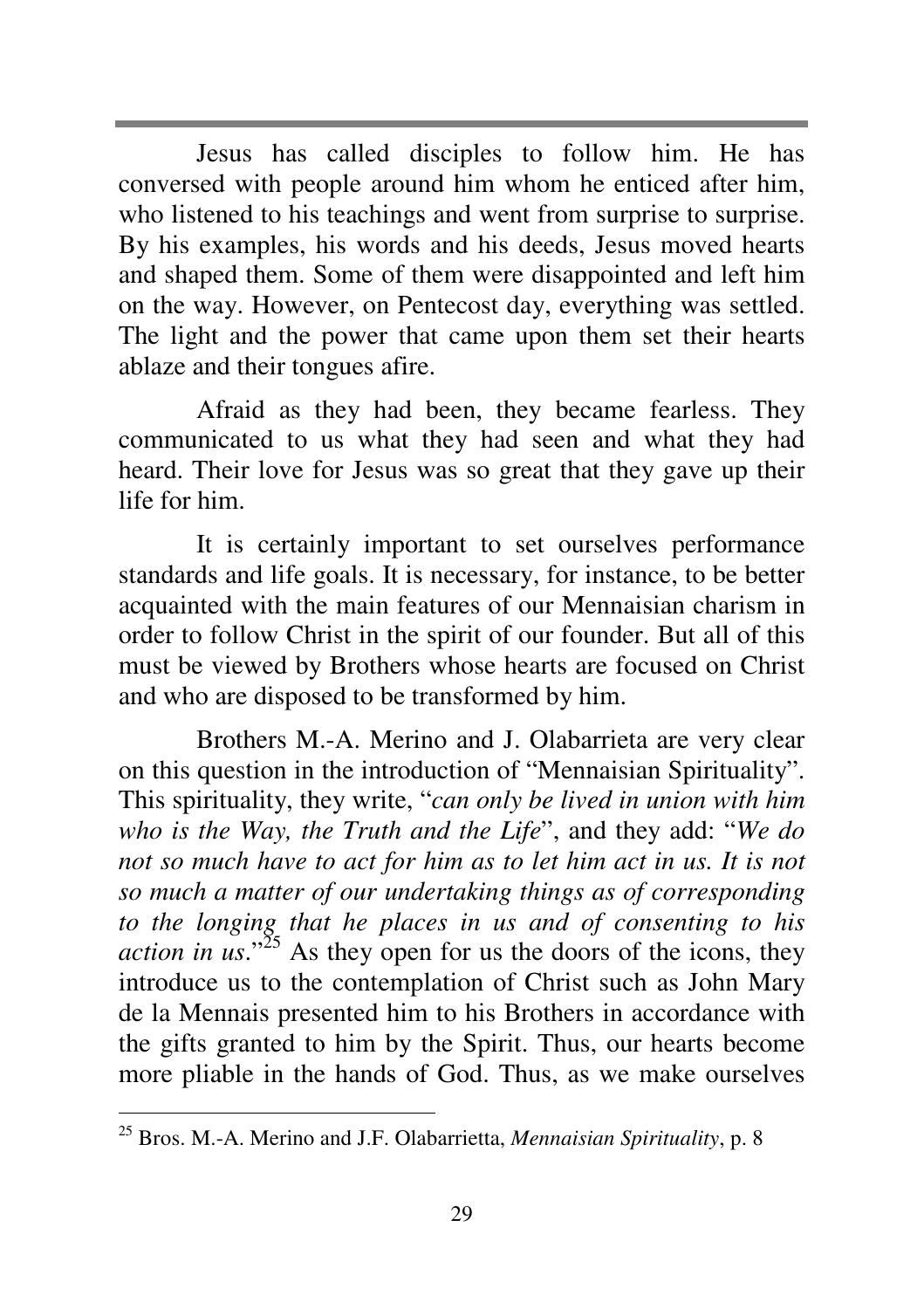compliant in the hands of God, we become disciples of Jesus in the spirit of John Mary de la Mennais.

This spirituality does not consist in a following of Christ according to a "*disembodied spiritualism which negates the incarnation and history*", neither is it an imitation of Christ securing "*with extra meticulous rigidity the means by which it expresses itself*".<sup>26</sup> It is the Spirit, counting on the consent of our freedom and love, who transfigures us in his image.

Each Brother, happy in his vocation, confident of belonging to the Mennaisian family which he loves, must walk the road with Jesus while discerning the signs of his presence and his repeated calls, nurturing his apostolic choices and discerning their authenticity in prayer and community sharing. He relies on the help of his Brothers and in the first place on his superiors. He listens to the founders. He listens to the Church which John Mary de la Mennais loved so much. Then and only then will Christ live in him.

To follow Jesus is an itinerary fashioned in the intimacy of a personal relationship with him, made up of refusals, of new starts, of overcast days and of bright days.

"*To be a Christian is not copying Christ in his historical dimension, from the outside, for each person is unique as is his mission. Rather it is allowing the Spirit to act in us so that the sentiments that were in Christ Jesus take flesh in our own existence […] We become someone whose life clearly reveals traces of intimacy with Christ*."<sup>27</sup>

On that question, let us give Father de la Mennais the last word: In order to follow Christ, "*we should maintain a complete* 

<sup>26</sup> Dictionnaire de la vie spirituelle, art. *Suivre le Christ*, D. Mongillo.

<sup>27</sup> Guido Stinissen, Carme, in *Le Christ votre vie*, Cerf, p. 47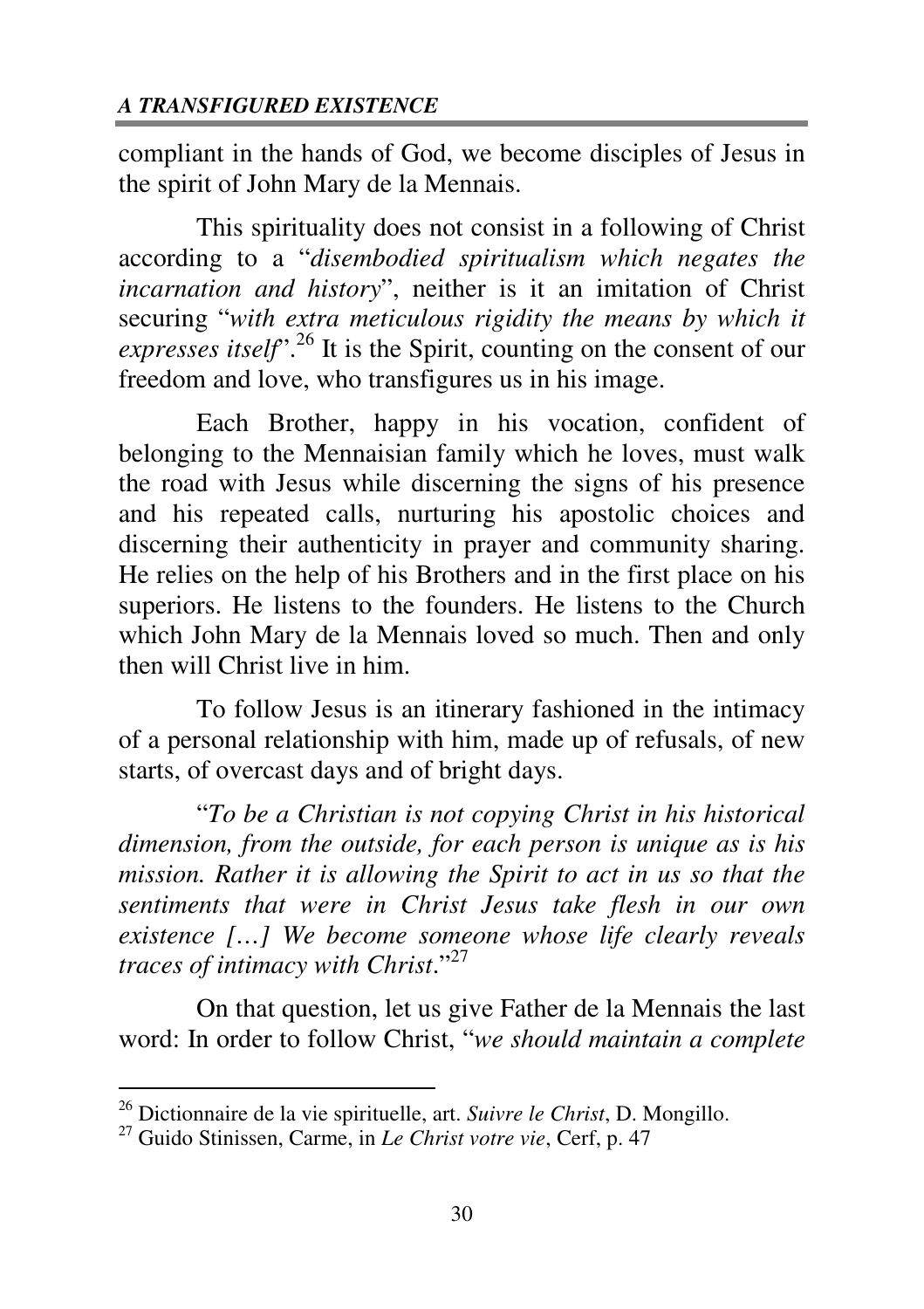*dependence on the Spirit of God and never grieve him. We should be attentive to discern what he wants of us, consult him frequently, and when unsure about what we should do, pray with renewed ardour that he be the light of our heart.*" 28

Let us remain faithful to this humble heart-to-heart prayer with Jesus promoted by the grace of the Spirit. It will bear fruit in the form of creative love for our Brothers, in happy availability to the will God and in radiant living, the source of which young people and adults will observe.

Is this not what the world needs *"that expects to see in consecrated men and women the concrete reflection of Jesus' way of acting, of his love for every person*"?<sup>29</sup>

<sup>&</sup>lt;sup>28</sup> John Mary de la Mennais, Memorial 15

<sup>29</sup> *Starting Afresh from Christ*, 2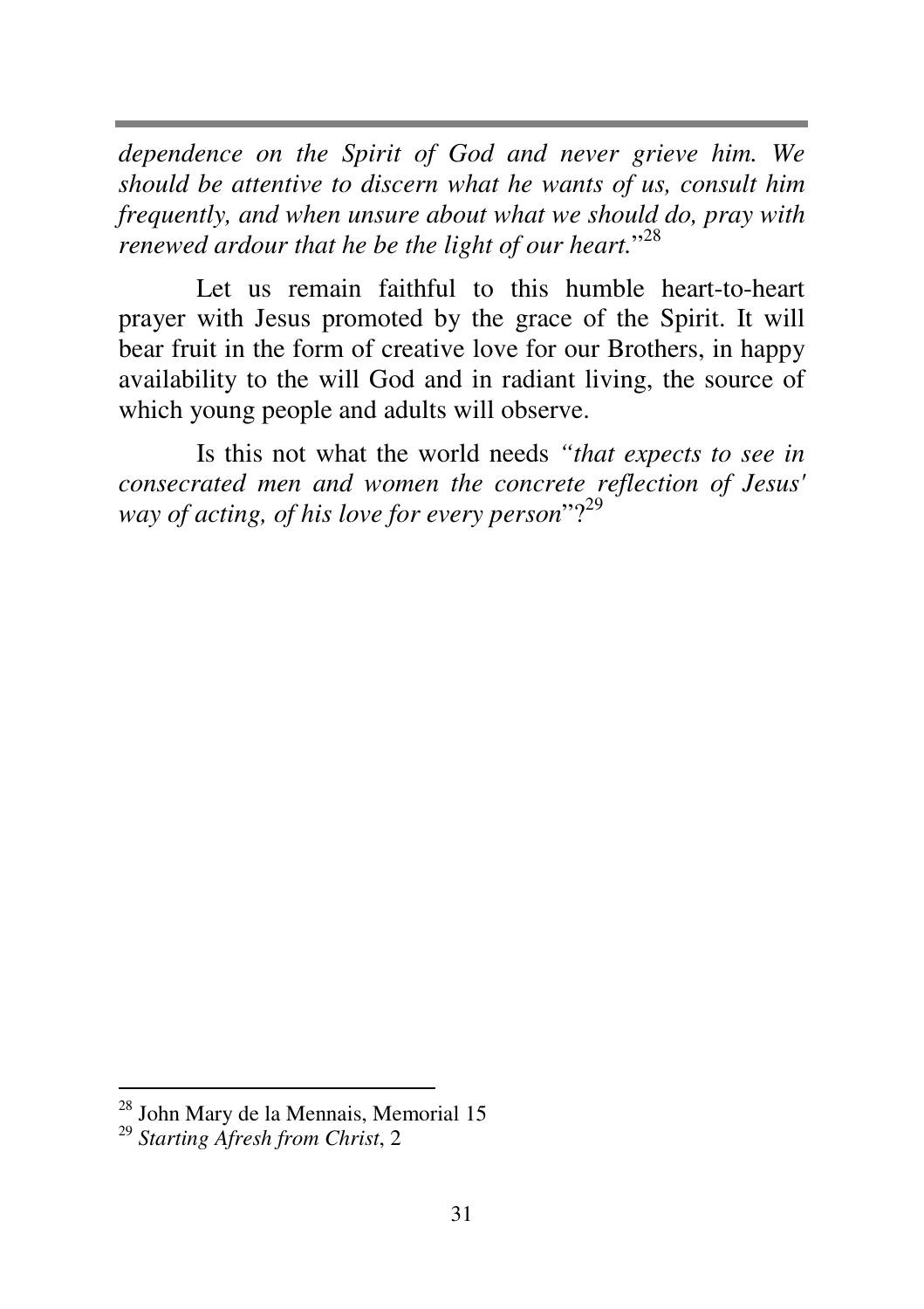# **IV – Growing in the Spirit**

The Rule of Life is for us a sure guide that can bring about in us a perfect docility to the Spirit. Let us therefore constantly refer to it.

When committing ourselves to the religious life, we have declared publicly "*submitting ourselves fully to the Rule of Life*". The same text of our profession says that the purpose of our decision is "*the imitation of Christ in his way of life by the practice of the evangelical counsels and in his mission by the Christian education of youth*".<sup>30</sup> We committed ourselves for all to see.

The whole of our life calls for continuous growth and, while it implies successes and failures, we can always count on the grace of God. He alone in final analysis can grant to us this unutterable blessing of radiating in our being the traits of his only and beloved Son.

He is the unifying principle of our being. He teaches us the necessary patience to wait for his coming. He enlightens our mind and our heart so that we become "sensible men".

<sup>30</sup> Renewal of the vows, *Rule of Life*, p. 195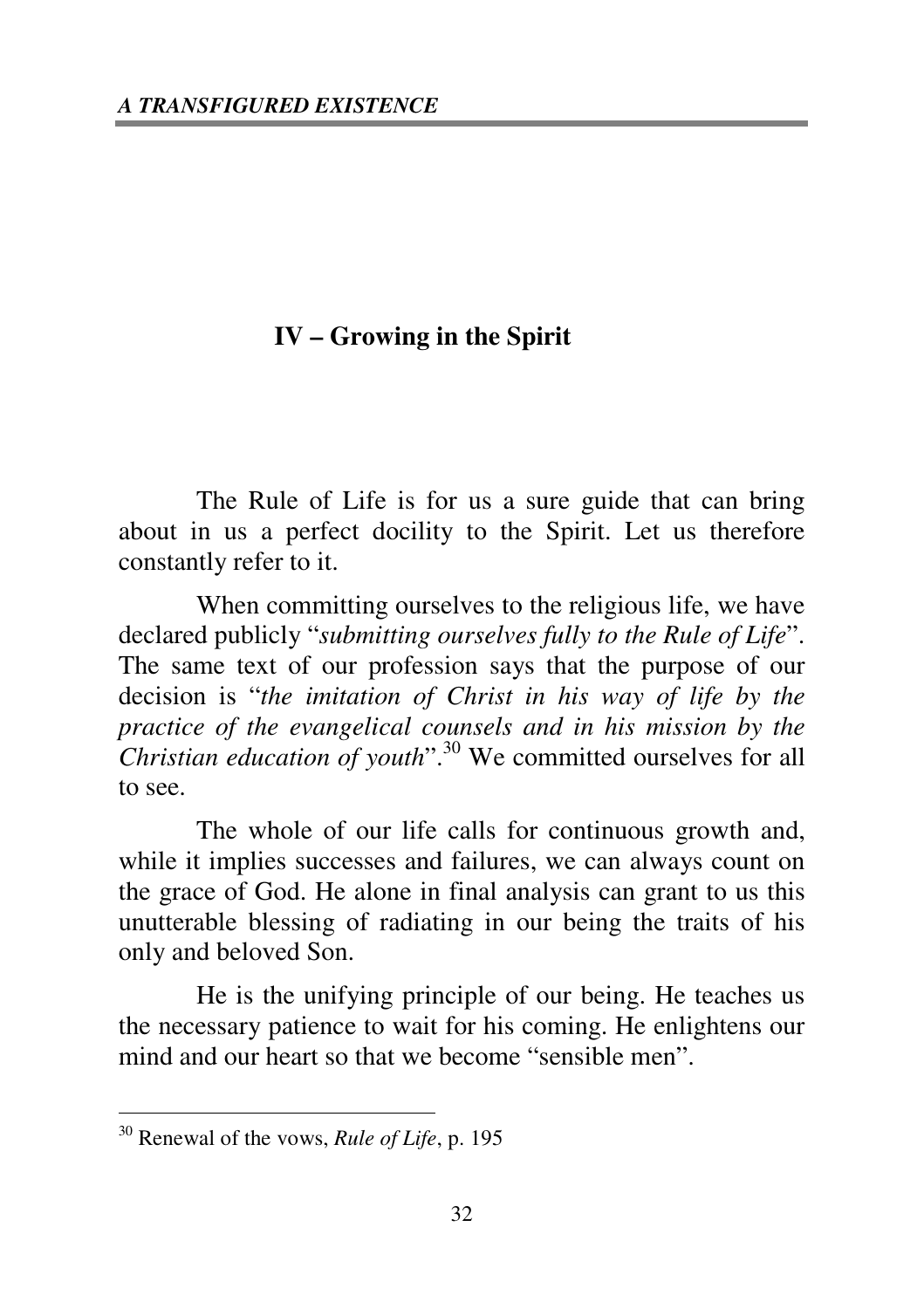# *A – A unified life*

"*The Brother's apostolic life offers a striking witness to the transcendence of God and to the restoration of mankind in the risen Christ."<sup>31</sup>*

The unity of our life, so much sought after, can only be accomplished in our total acquiescence to God. A Brother is an apostle by his whole life and all of his life is consecrated, offered to the Father through Jesus. Besides, this is the very meaning of the Eucharist. Communion to the Body of Christ transmutes our life into an offering; otherwise, our worship is meaningless. Participation in the Eucharist unifies our life. Staying away from the Eucharist is to become estranged from the very essence of our religious consecration.

It is the Spirit who operates this perfect offering at the core of our being. If we think that we lack this grace of unity, if we have the impression of being torn apart between so many preoccupations and apostolic activities, is it not because our faith, upon which should rest the whole of our endeavour, has died out? If our everyday action does not lead us to Christ, is it not because there is no room for him in our life ? It is not because we would rather manage our life without him?

It is not above all a matter of achieving a balance between prayer and action, but most of all a question of adjusting our whole being to the one goal, Christ, so that we may "*know the love of Christ which surpasses knowledge, that [we] may be filled up to all the fullness of God*" (Ep 3, 19).

<sup>31</sup> *Rule of Life*, Directory 109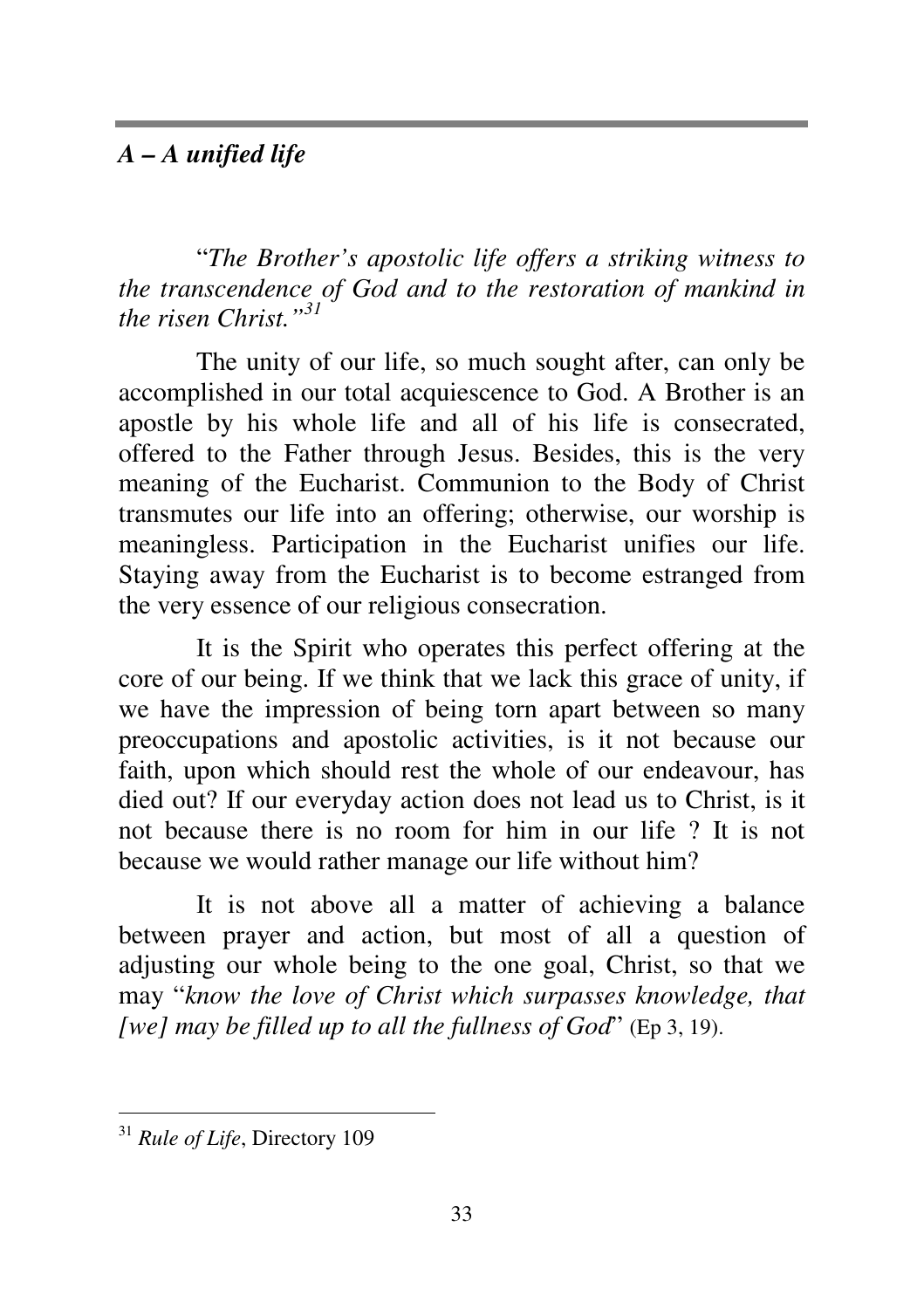Of course, the place we give to prayer in our life is an unmistakable sign. Benedict XVI's words to the priests of the diocese of Albano in September 2006 are very pertinent: "*The .first necessity for priests is to leave the majority of things to the Lord. This is not a time taken away from your pastoral responsibilities; it is pastoral work to pray, to pray also for others... The first necessity for all of us is to recognize our limitations with humility and that we must leave the majority of things to the Lord*."

What is true for priests is equally true for religious. A Brother who prays is a Brother who evangelises. His prayer does not drive him into a life of quietude. Rather, if it is genuine, it leads him to take upon himself his share of the mission work for which labourers are so few. Prayer thrusts him in the midst of youth to witness to the fire that consumes him.

And if he cannot be with the youth, his prayer evangelises through the mystery of the communion of saints referred to above. Indeed, how could our apostolate bear fruit without the prayer and the joyful gift of our elderly and sick Brothers' life?

Praying and evangelising go hand in hand for they are both love in action. An action which does not lead me to prayer does not evangelise for it does not bind God and the one I serve in the same love. The unifying principle of our life, as in the case of Jesus, is Love. To love God and neighbour is one and the same commandment. In the context of the Christian education of youth which is a form of charity, we can make our own the words of Benedict XVI on love: "*Practical activity will always be insufficient, unless it visibly expresses a love for man, a love nourished by an encounter with Christ*."<sup>32</sup>

<sup>32</sup> Benedict XVI, *God Is Love*, 34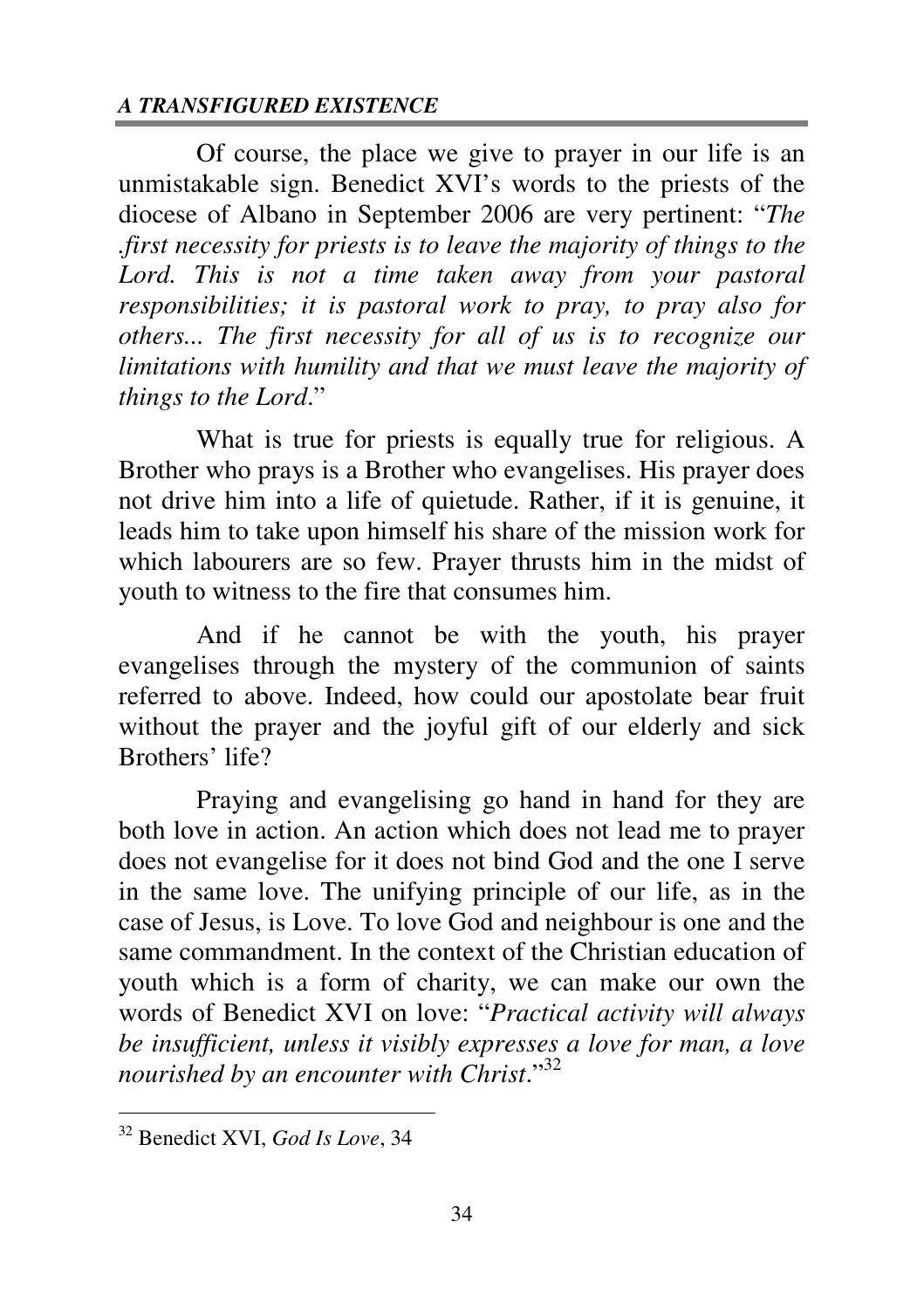Every Brother, no matter his age or his circumstances, who prays in truth with his Brothers and in the silence of his heart, will feel within himself the need to evangelise. It may be difficult in some countries to talk openly about Jesus. Nevertheless, nothing can stop a Brother from ardently wishing to talk about the one whom his heart loves. Putting the lamp under the bushel would result in the waning of his love. He must pray the Spirit to do what he cannot do or does not know how to do.

## *B – The patience of the grower*

"*The kingdom of God is like a man who casts seed upon the soil; and he goes to bed at night and gets up by day, and the seed sprouts and grows – how, he himself does not know*." (Mk 4, 26-27) This teaching is echoed in the Letter of James: "*Therefore be patient, brethren, until the coming of the Lord. The farmer waits for the precious produce of the soil, being patient about it*" (Ja 5, 7).

It is when time runs short that we must learn patience! If we rush, we run the risk of taking our wishes for God's will and to work for motives which are not always God-inspired.

 Father de la Mennais appealed with all his heart to his Brothers to display apostolic zeal: "*Not that kind of tepid and lethargic zeal which is so common today, but an ardent zeal that never tires.*" But he also warned: "*Zeal is all too often mistaken for a kind of jealousy against the good which we do not do and for exclusive love for the good that we do.*"<sup>33</sup> As a result, wrong

 $\overline{a}$ <sup>33</sup> S VIII, 2402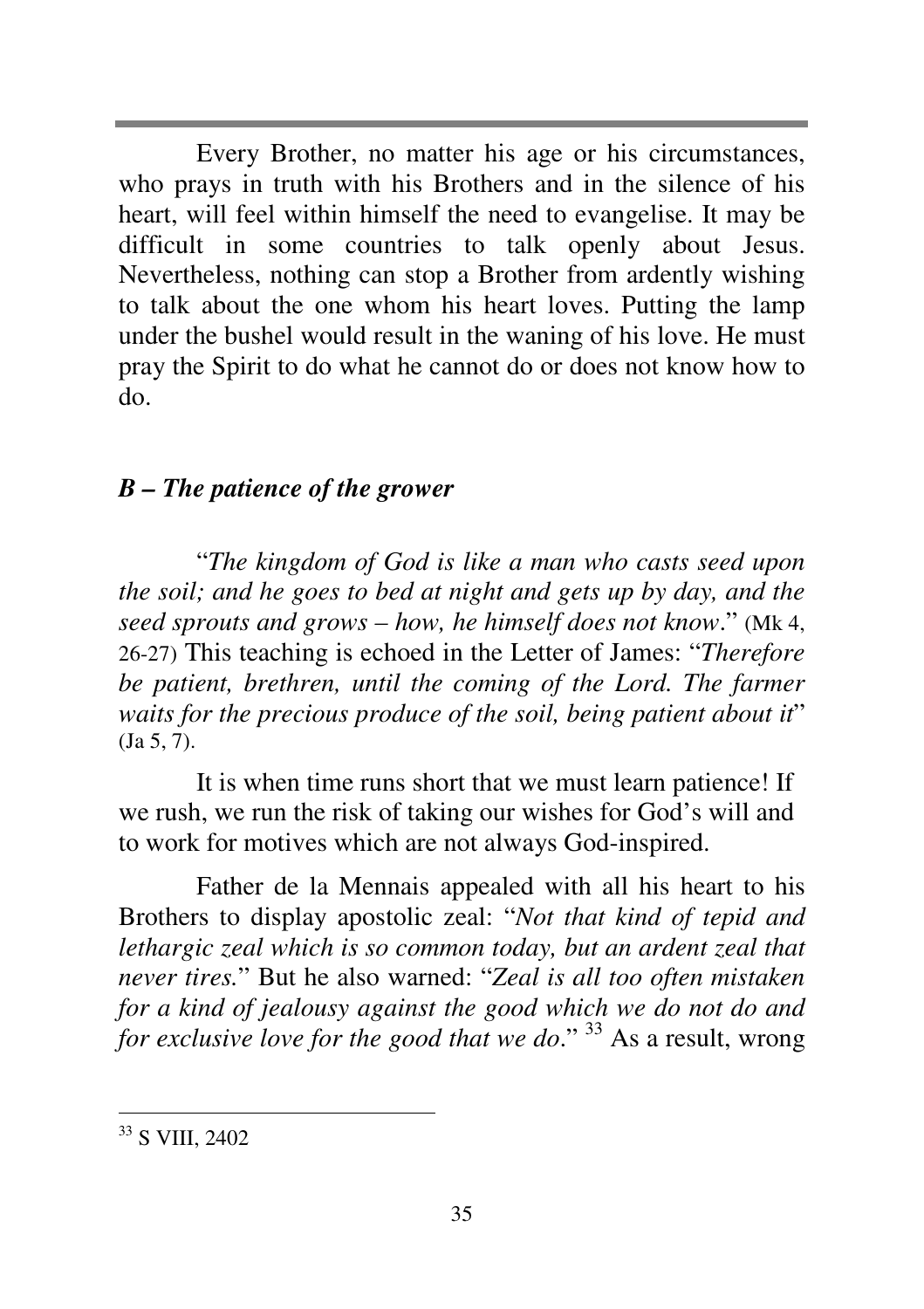choices are made, discernment is warped, harmony festers and we fall prey to sterile activism.

A true disciple of Jesus ardently wishes to do what He wishes. He gives his life to do his will in everything. He has renounced himself. He does not seek personal success. God is everything for him. God alone! He does not grow impatient if the fruits are not forthcoming.

The patient man knows that what he has sown silently grows. He remains serene. His eyes are fixed on Christ, not on himself, on his limitations, on his failures. In fact, it is hazardous to overvalue the results of our actions, even those actions which we do for the Lord.

What the Lord expects of us today is to show a burning zeal for the Kingdom, similar to that of the grower who can wait for harvest time. After all, we are but humble servants.

Let us therefore "*bless the sovereign will of God who […] permits that our efforts at doing good be frustrated […] so that we may be convinced […] that power and glory belong to Him alone*".  $34$ 

Is this not our very motto: God Alone! It invites us both to ardent zeal and to peaceful abandon in faith and love. In a most appropriate way, the Rule of Life associates our motto to the four attitudes that define the spirit of the Congregation: faith, charity, abnegation and humility! Let this be our way of life! Let us do all we can while waiting with confidence and fervour for the earth to produce its fruit.

<sup>&</sup>lt;sup>34</sup> S VIII, 2415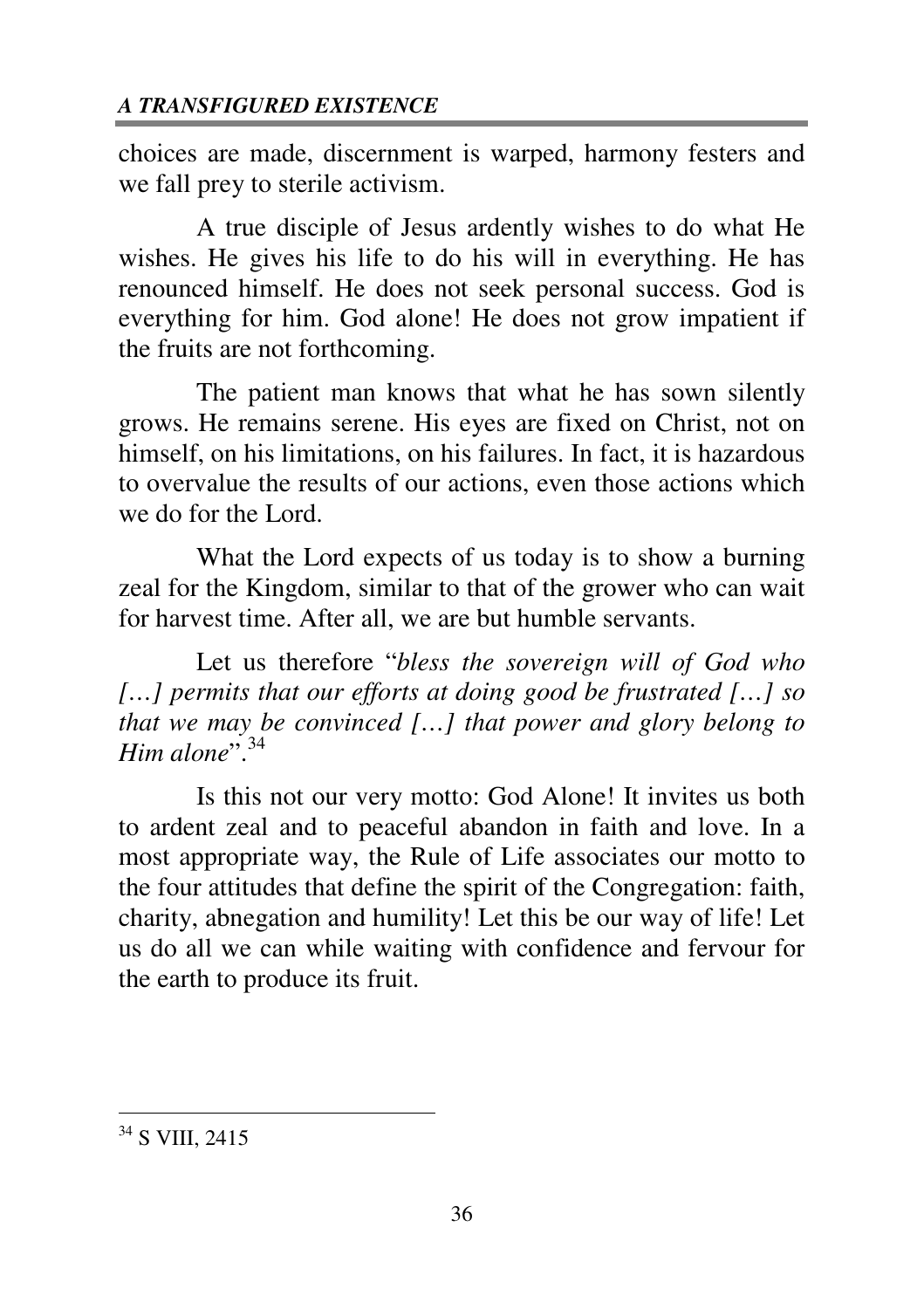# *C – The intelligence of "wise men"*

*"Awake, sleeper, and arise from the dead, and Christ will shine on you"* (Ep 5, 14).

Here, Paul broaches the issue of discerning the will of God. He invites to vigilance. Christ will shine on us if we learn to discern the calls of the Spirit. To that end, one must avoid being misled by anyone who lacks the lights of the Spirit or by deceitful imaginings which our own mind can construct: "*Let no one deceive you with empty words*" (Ep 5, 6).

A bit further Paul adds: "*So then do not be foolish, but understand what the will of the Lord is*" (Ep 5, 17). It is to be unwise not to discern the signs of the Spirit. Paul concludes: "*Always and for everything let your thanks to God the Father be presented in the name of our Lord Jesus Christ"* (Ep 5, 20).

According to Paul, we have the choice between associating ourselves to "*the unfruitful deeds of darkness*" (Ep 5, 11) or to be "*wise men*" who "*always give thanks for all things*".

Indeed, it is in giving thanks with songs and praise to God "*for all things*" that the mind is enlightened and opens itself to the judgment of the Spirit. Only then will we take the right decisions and will our life bear the long-awaited fruits.

John Mary de la Mennais also gives much importance to discernment. Speaking on the quest for perfection, he underscores how few understand its real meaning. "*My fervour must increase, that is, I must be more faithful to imitate Christ and to follow the inspirations of his grace*."<sup>35</sup>

 $\overline{a}$ <sup>35</sup> S VIII, 2485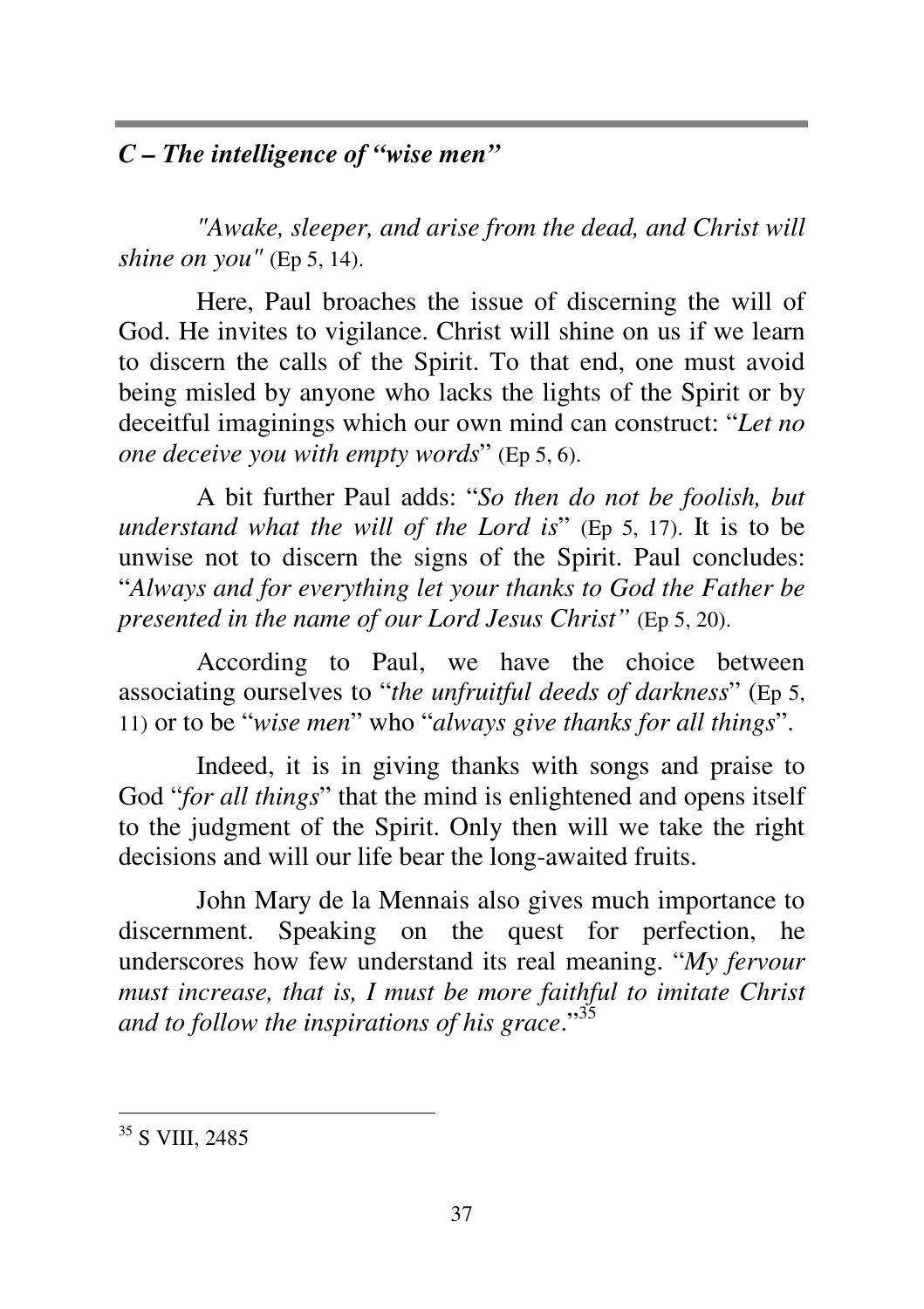However, he notes that we often have a mistaken idea of that perfection: "*We get carried away, our heart dries out, we wear ourselves out in endless subtleties, we go astray in labyrinths which lead nowhere.*"<sup>36</sup>

What rule must we follow to avoid being "*unwise*" according to the exhortation of Saint Paul? John Mary de la Mennais replies: "*Our judgments must rest not on reasonings but on facts*."<sup>37</sup>

Instead of relying on "*vain reasons*" according to Paul's expression, we should be listening for "*facts*", that is, we should be discerning the signs of the presence and of the action of God. Our mind should keep us alert to interpret the footsteps of God in our lives instead of developing useless and sterile considerations. Here again, Saint Paul points to the safest way: "*Rejoice in the Lord always […] Be anxious for nothing […] and the peace of God […] will guard your hearts and your minds in Christ Jesus*" (Ph 4, 4-7).

In final analysis, our ability to follow the inspirations of the grace of Christ "*consists in being humble, small, pliable in the hand of God; in being full of indulgence and of charity for our Brothers, valuing ourselves the last and least perfect of all; […] in doing with love, simplicity and admirable peace everything which is in the order of obedience. […] Ah! You are upset about many questions, about many things! […] Open up, make wider your soul that God may pour in it torrents of grace, light and peace*."<sup>38</sup>

<sup>36</sup> S VIII, 2486

<sup>37</sup> S VIII, 2487

<sup>&</sup>lt;sup>38</sup> S VIII, 2488-2490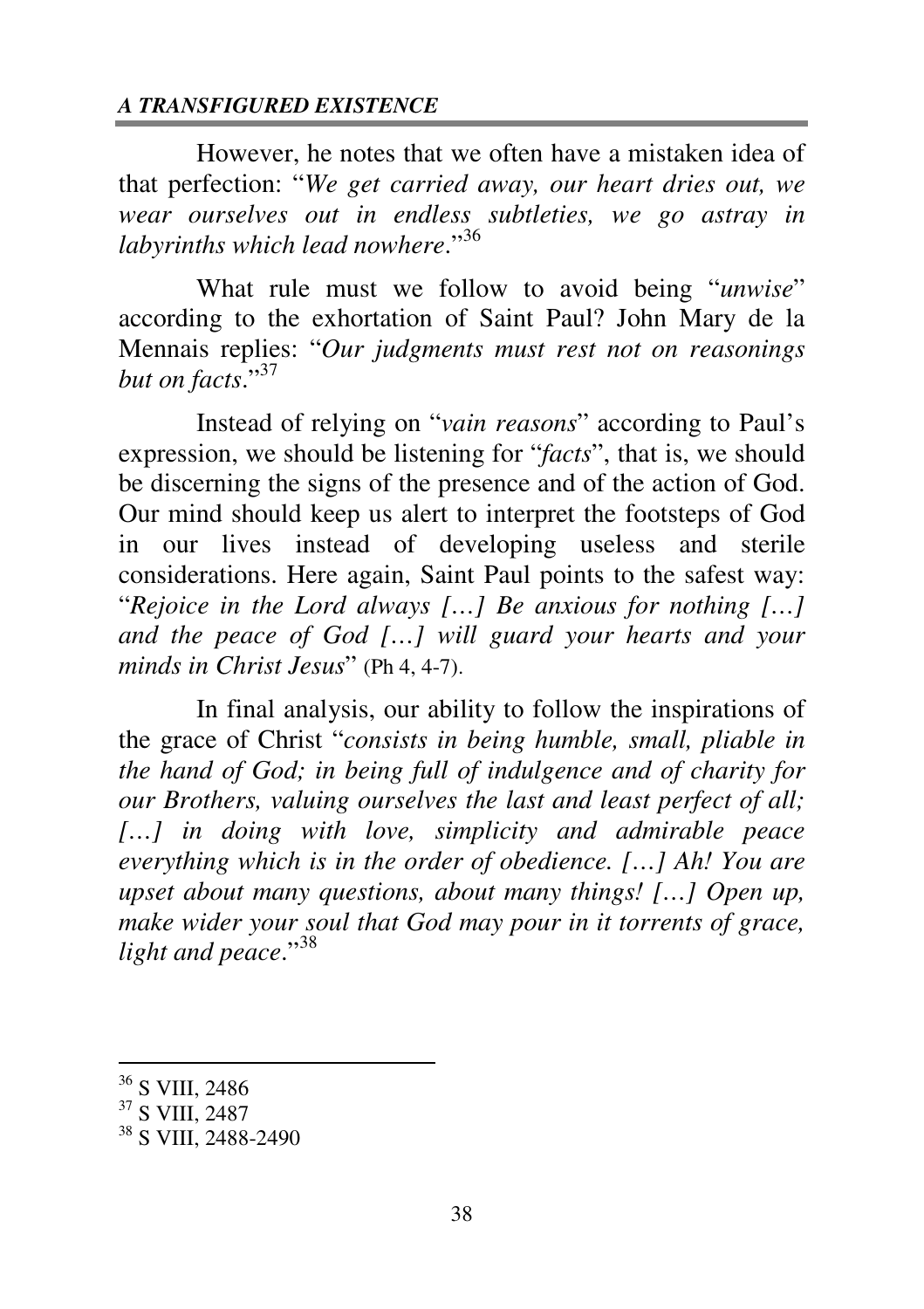# **V – A grace received in the Church**

## *A – The Word of God*

 $\overline{a}$ 

"*For as the rain and the snow come down from heaven, and do not return there without watering the earth and making it bear and sprout, and furnishing seed to the sower and bread to the eater; so will My word be which goes forth from My mouth; it will not return to Me empty, without accomplishing what I desire, and without succeeding in the matter for which I sent it*" (Is 55, 10-11).

The Word that goes forth from the mouth of the Father is Jesus, the Word of God, who has come to us. He accomplishes what he says, whether he is forgiving sins or healing a paralytic. His word is productive. He does not return to the Father without having accomplished his will.

It is by contemplating Jesus, the Word incarnate that, transformed by the Spirit, we become sons of the Father, images of the beloved Son. "*Thus, there is no other object of contemplation for Christian prayer than the holy humanity of*   $Christ$ <sup>5,39</sup>

<sup>39</sup> *Petit traité de théologie spirituelle*, Michel Rondet, s.j., Bayard, 2005, p. 50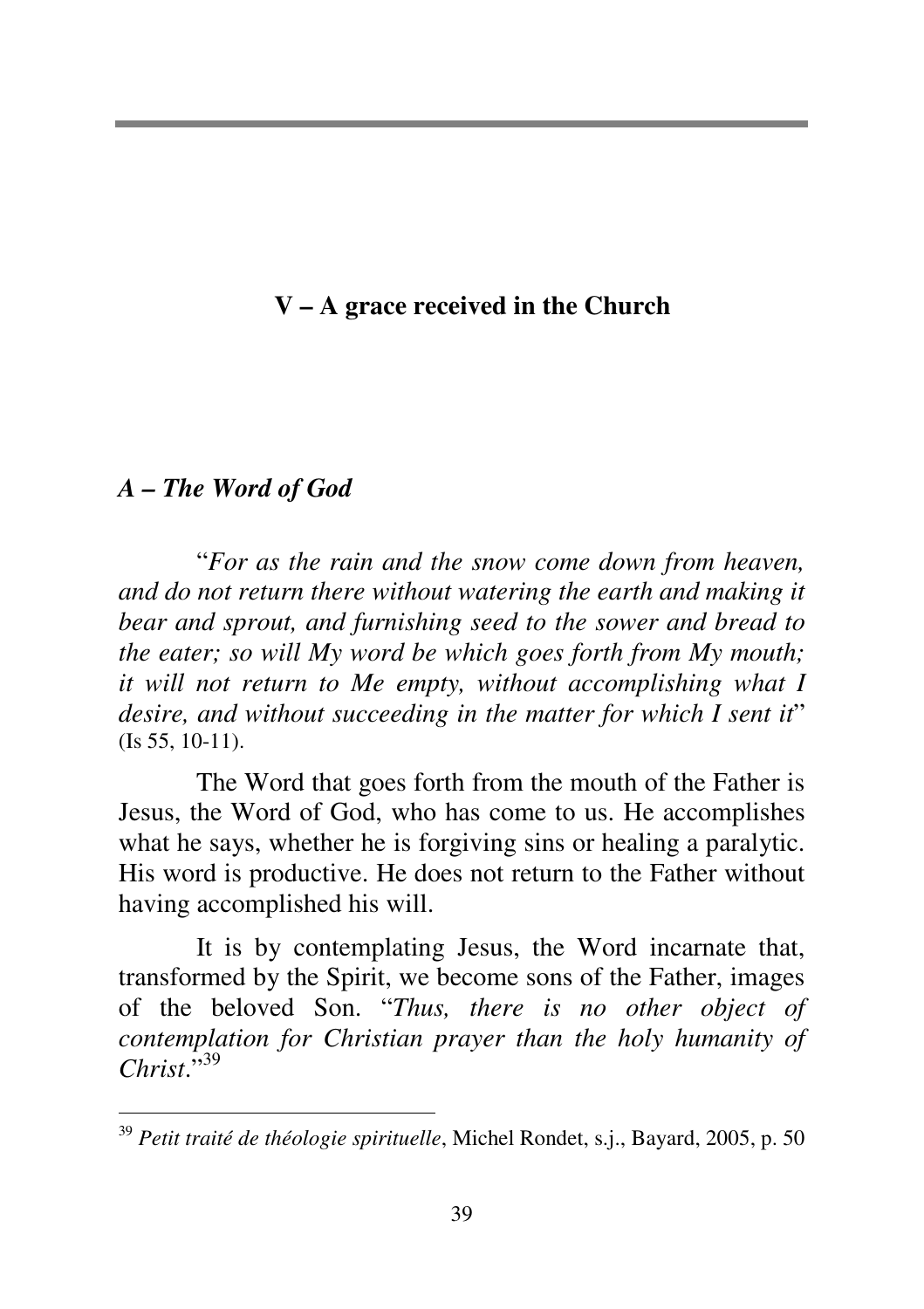We therefore must "eat" the Word in the same way we eat the eucharistic bread. This is not the place to elaborate on how we can best perform this reading in faith, this *Lectio divina*. Some Brothers are already engaging in this practice on a regular basis. We can no doubt consecrate more time as well as more commitment to it so that our reading of the Word helps us fathom the mystery, opens us up to contemplation and transforms us.

## *a. Listening in the Spirit*

We receive the Word and, acceding to a deeper understanding, we open our mind and our heart to the teachings of the Lord.

Such a reading of the Word is not purely and simply a study of the latest exegetic investigations. These have their importance and time should be spent to uncover the inspired writer's meaning. What we look for then, in union with the community of believers, is an opening up to a spiritual understanding of the Word, with lively faith and humble alertness, "*in the same sacred spirit in which it was written*".<sup>40</sup>

Such a reading welcomes what has been announced by the Apostles and transmitted by the Church: "*And the life was manifested, and we have seen and testify and proclaim to you the eternal life, which was with the Father and was manifested to us – what we have seen and heard we proclaim to you also, so that you too may have fellowship with us; and indeed our fellowship is with the Father, and with His Son Jesus Christ*" (1 Jn 1, 2-3).

<sup>40</sup> *Dei Verbum*, 12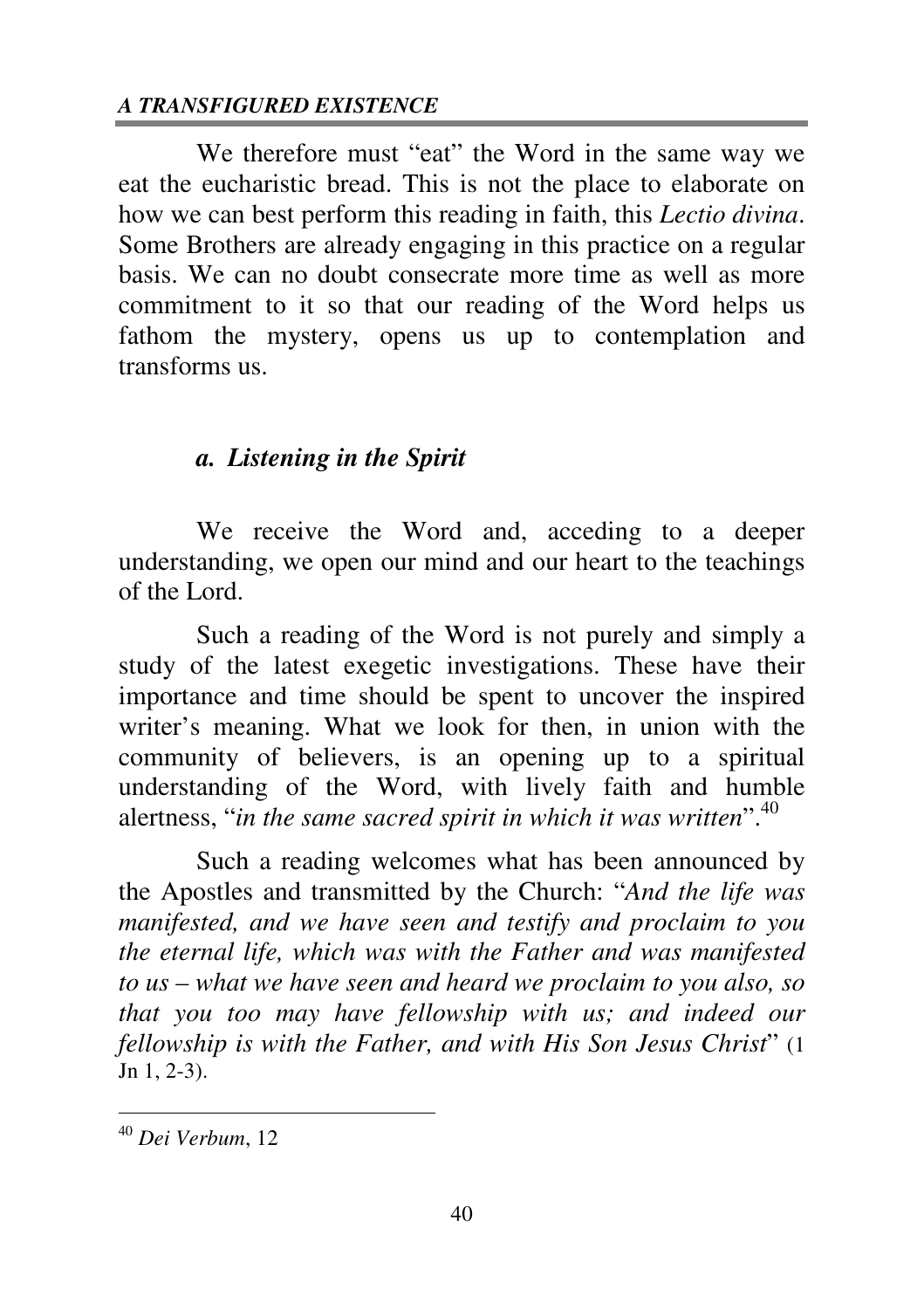Faith opens up the heart to a spiritual listening without which the spiritual senses of our being remain closed to the Word who offers himself to our touch, sight and hearing.

## *b. A listening that transfigures*

Reading and meditation prepare and gradually give way to a personal encounter with Jesus.

Our mind seeks to free itself from thinking which, in the long run, ends up taking so much space that we cannot, in faith, really hear the voice of the Beloved.

Teresa of Avila fought against a too "spiritualist" notion of prayer. She was convinced that we have to go by way of Christ, the Word made flesh, to reach the Father. But she also detected the pitfalls of a spirituality that was caught up in the snares of abstract thinking. For her, the mind, forever on the alert, must place itself at the service of the personal encounter with Christ who needs but few words to teach the heart that listens.

"*Let us not forever strain at achieving only that (meditating on scenes from the Gospel); let us rather remain next to Him, stilling our reasoning powers and directing them, if possible, at contemplating He who watches over us, keeping Him company, speaking with Him, quietening reasoning. Let us keep watch with He who watches over us, keeping Him company, speaking with Him, appealing to Him, humbling ourselves before Him.*" 41

<sup>41</sup> Thérèse d'Avila, *Autobiographie*, 13,22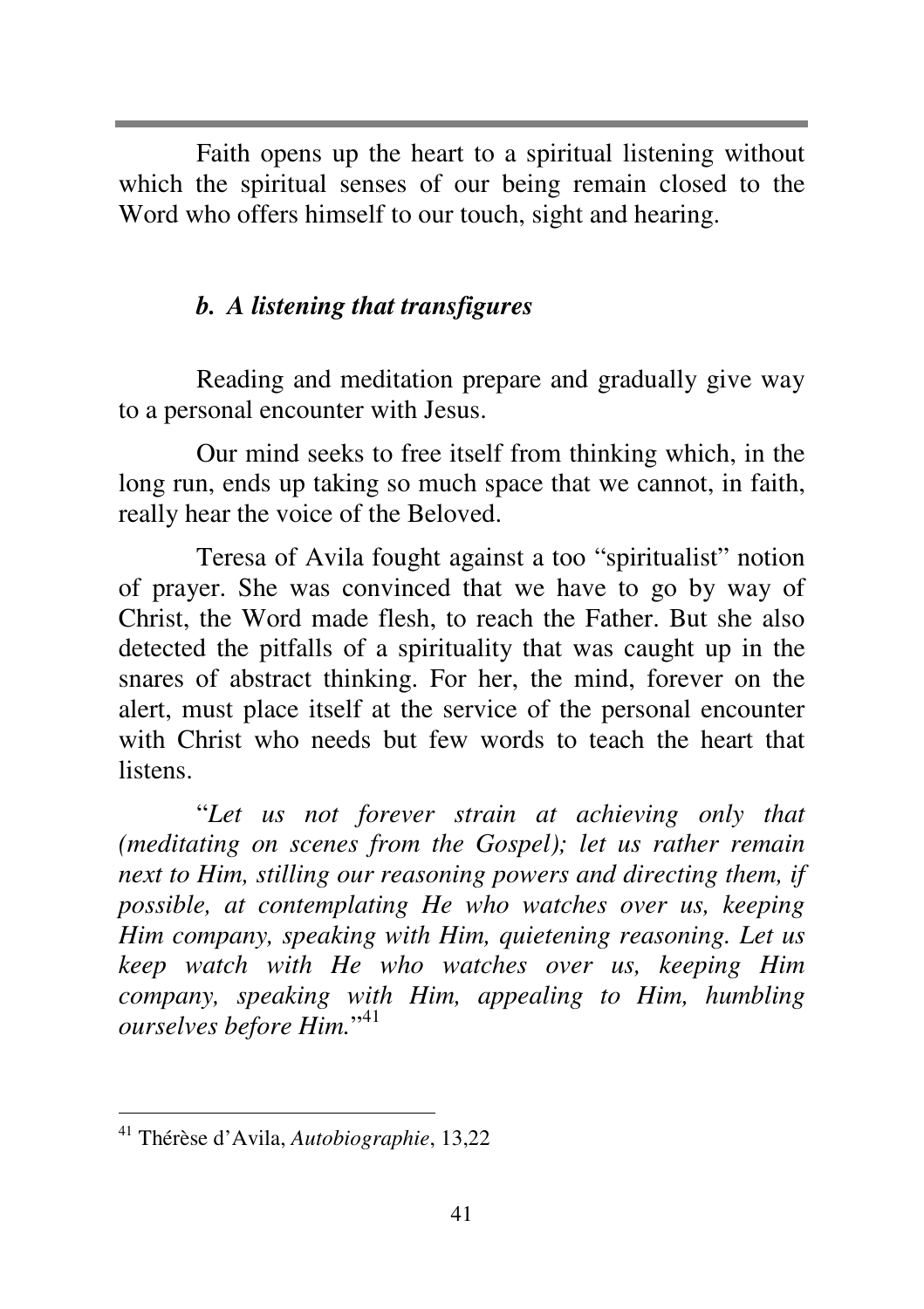Let us heed this advice. It does not imply that we should do without listening attentively to the Word, on the contrary. This quiet and active listening will generate such fruits as peace and charity only if our heart engages in a personal encounter with the living Lord Jesus. All Lectio divina should lead to such transforming intimacy.

#### *B – The Eucharist*

After the miracle of the multiplication of the bread, Jesus said to the multitude: "*Do not work for the food which perishes, but for the food which endures to eternal life*" (Jn 6, 27). And the Jews asked him: "*What shall we do, so that we may work the works of God?*" (Jn 6, 28). Jesus specifies: "*This is the work of God, that you believe in Him whom He has sent*" (Jn 6, 29).

There follows a dialogue on the nature of the bread of life. Jesus concludes: "*Truly, truly, I say to you, it is not Moses who has given you the bread out of heaven, but it is My Father who gives you the true bread out of heaven*" (Jn 6, 32). When asked, "*Lord, always give us this bread," Jesus replies: "I am the bread of life*" (Jn 6, 35). "*The bread also which I will give is My flesh for the life of the world*" (Jn 6, 51).

Decidedly, "*this is a difficult statement; who can listen to it?" (Jn 6, 60), as several disciples ask themselves. But Jesus replies: "It is the Spirit who gives life; the flesh profits nothing; the words that I have spoken to you are spirit and are life*" (Jn 6, 63).

This is the Word on which our faith relies to enter into the contemplation of the mystery of the Eucharist. Our eyes do not see! Our mind is obscured! But the Spirit enlightens the eyes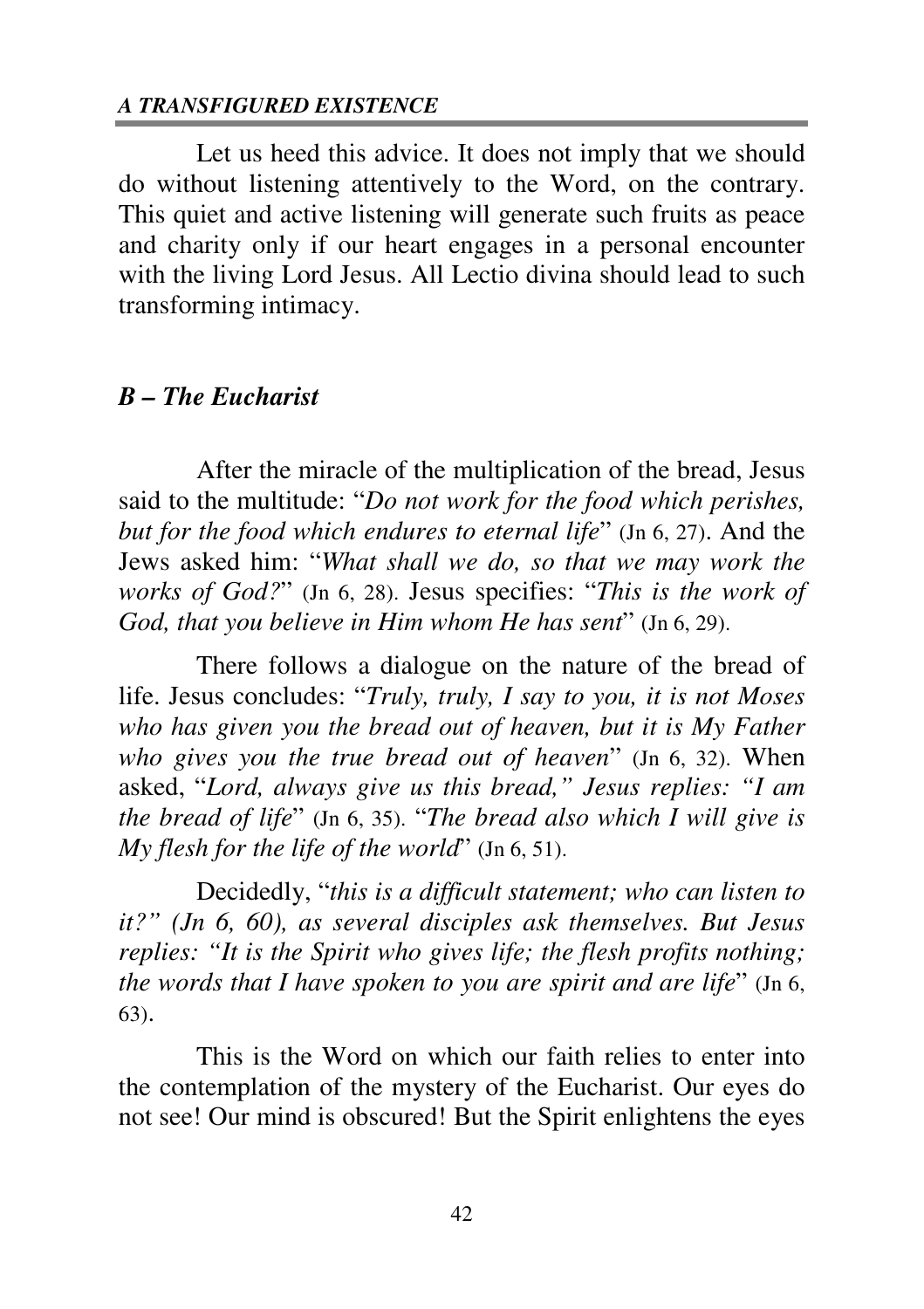and the mind of the heart so that we may recognise the wonderful work of our salvation.

The food that Jesus gives us is his Body given up for us and his Blood shed for us. The Eucharist makes sense today only because Jesus has given up his life on the cross. The Bread and the Wine are shared among us as Christ's presence for the life of the world.

When we share this food, we share the Love that saves us and we are intimately associated to Christ's mission of salvation. Our religious consecration takes on its full meaning. In him, we die for those whom we serve; we offer our life for the salvation of the world.

Thus, we realize that "*to be a Christian is, in reality, nothing other than participation in the mystery of the Incarnation. When we eat this unique bread, we become what we eat."*<sup>42</sup>

What must we do then when we celebrate the Eucharist daily with the community of believers?

"*Look at ourselves in Him as in a mirror[…], allow ourselves to be gradually educated by the Son's openness to the*  will of the Father through the action of the Spirit."<sup>43</sup>

Offer all those whom Love wishes to touch and heal, starting with the children and the youth whose educators we are.

Offer our life for them. Be, in him, body given up and blood shed, in love.

When the eucharistic celebration is in the morning, groom our heart for our apostolic endeavour "in the footsteps of

<sup>42</sup> *Faire route avec Dieu* Joseph Ratzinger, Parole et Silence, p.69

<sup>43</sup> Brother Jose Antonio Obeso, Circular 298 (Permanent Formation)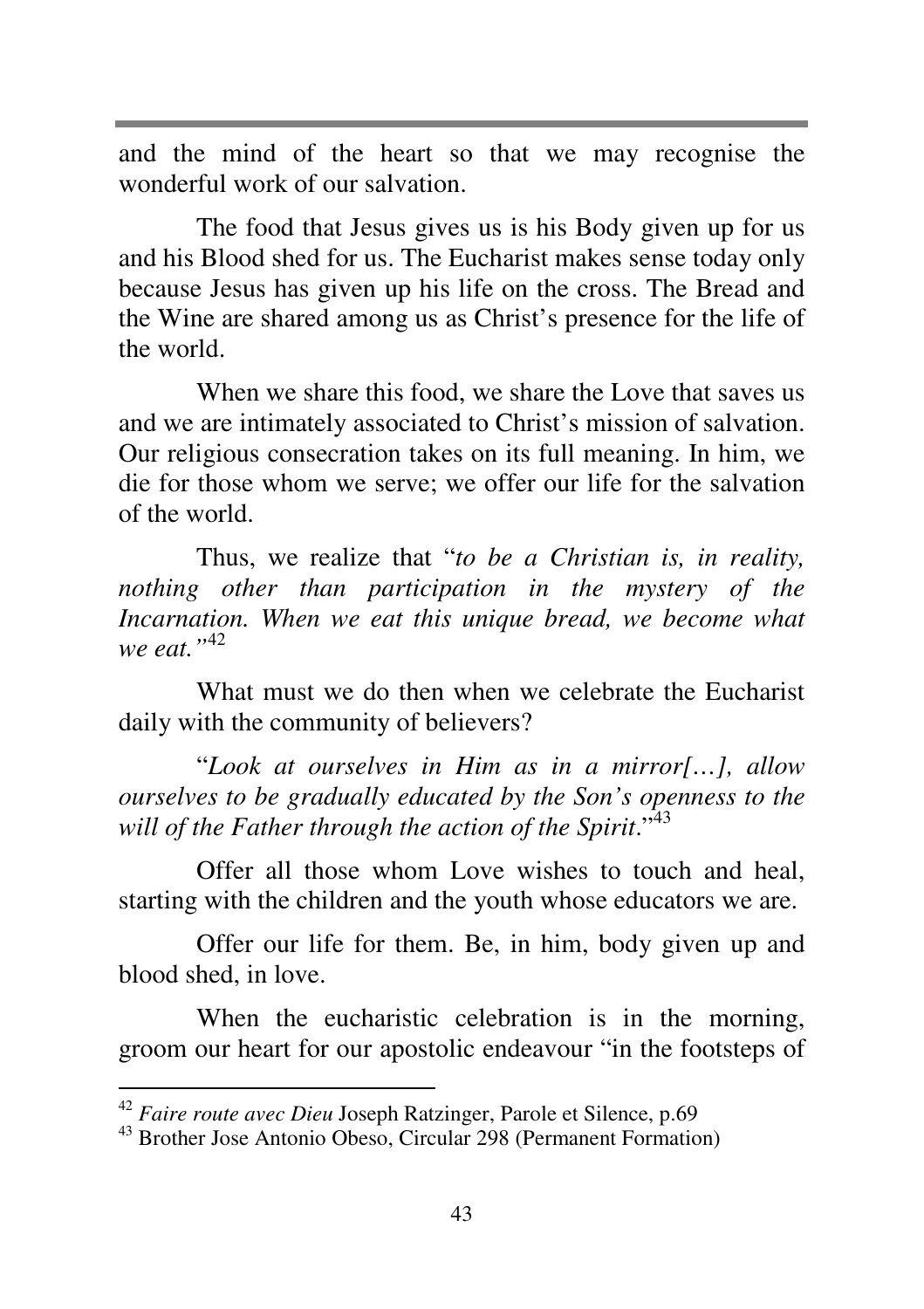Jesus", and when in the evening, offer our daily work so that he may make it bear fruits of salvation.

After a day serving our Brothers and the youth, worship him in his Body offered to our gaze. Renew the experience of the disciples before the transfigured Christ: "*Lord, it is good for us to be here*" (Mt 17, 4).

#### *C – Mary*

 $\overline{a}$ 

Mary has allowed the Word of the Father to come into her and make her fruitful according to his will. She allowed herself to be transformed to the extent of becoming like the one to whom she gave birth by the power of the Spirit. She is the fruit of the Word. "*This splendid correspondence to the word is the work of the Spirit*."<sup>44</sup>

Mary gave her full consent to the plan of God, to the Incarnation of the Word, to the Redemption. The whole of her being is a "yes" to God. There is no resistance in her. Hers is an unconditional offering!

"*The consent which was so strenuously worked out over the centuries has become in her mouth marvellously transparent and devoid of hesitation*."<sup>45</sup>

Mary reminds us, Brothers, that we are called to a transfigured existence by the Word. In her, we contemplate the image of the only Son of whom she is the most definite expression. She is so close to Jesus that she knows the intentions

<sup>44</sup> *La Parole et le Corps*, Régine de Charlat, Centurion, 1993, 88

<sup>45</sup> *Eléments de doctrine chrétienne*, François Varillon, Tome I, p. 186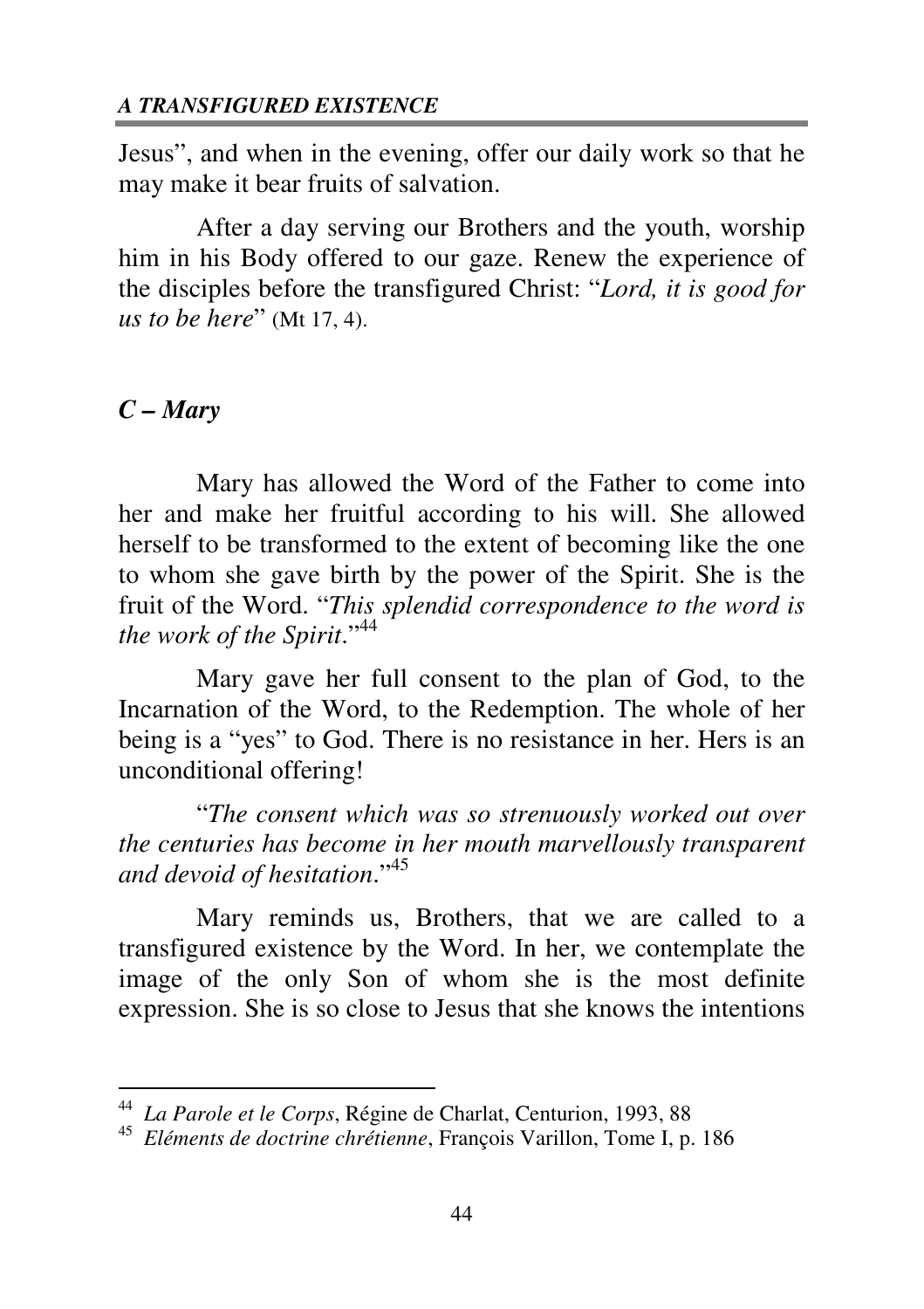of his heart. In his name, she tells us as she did the servants at Cana: "*Whatever He says to you, do it*" (Jn 2, 5).

From her is readily available whatever efficacious help we need for the road. Keeping our eyes fixed on Mary, praying often to her, loving her like children their mother – this is a way of grace that leads with full assurance to God alone. What more wonderful gift to offer the youth and lay people than to introduce them to Mary and to show them the graces that they can obtain from her!

"*May her name never leave our lips, may it never depart from our heart, and in order to benefit from her prayers, imitate her life […] Keep her in your thoughts, you will not be lost […] If she inspires, you will never tire*,"<sup>46</sup> writes Saint Bernard.

To our eyes, Mary is the most beautiful, the loftiest realization of the "imitation of Jesus Christ". Her Assumption is the benchmark of her accomplishment in God, of a life that is fully adjusted to the Word incarnate whose mother she is and by whom she is saved. She is, body and soul, the very likeness of Jesus.

The vocation of our baptism, to which we are called in a very special way through our vocation as Brothers, and the message that we are sent to proclaim to children and young people, Mary herself has accomplished them fully in her own person.

To contemplate her is to fix our eyes on the Author of our salvation with faith-filled hope that we too shall be transformed into the glory of the only Son.

<sup>46</sup> St Bernard of Clairvaux, Sermon 2, n° 17, ed. J. Leclercq, 1966, p. 34-35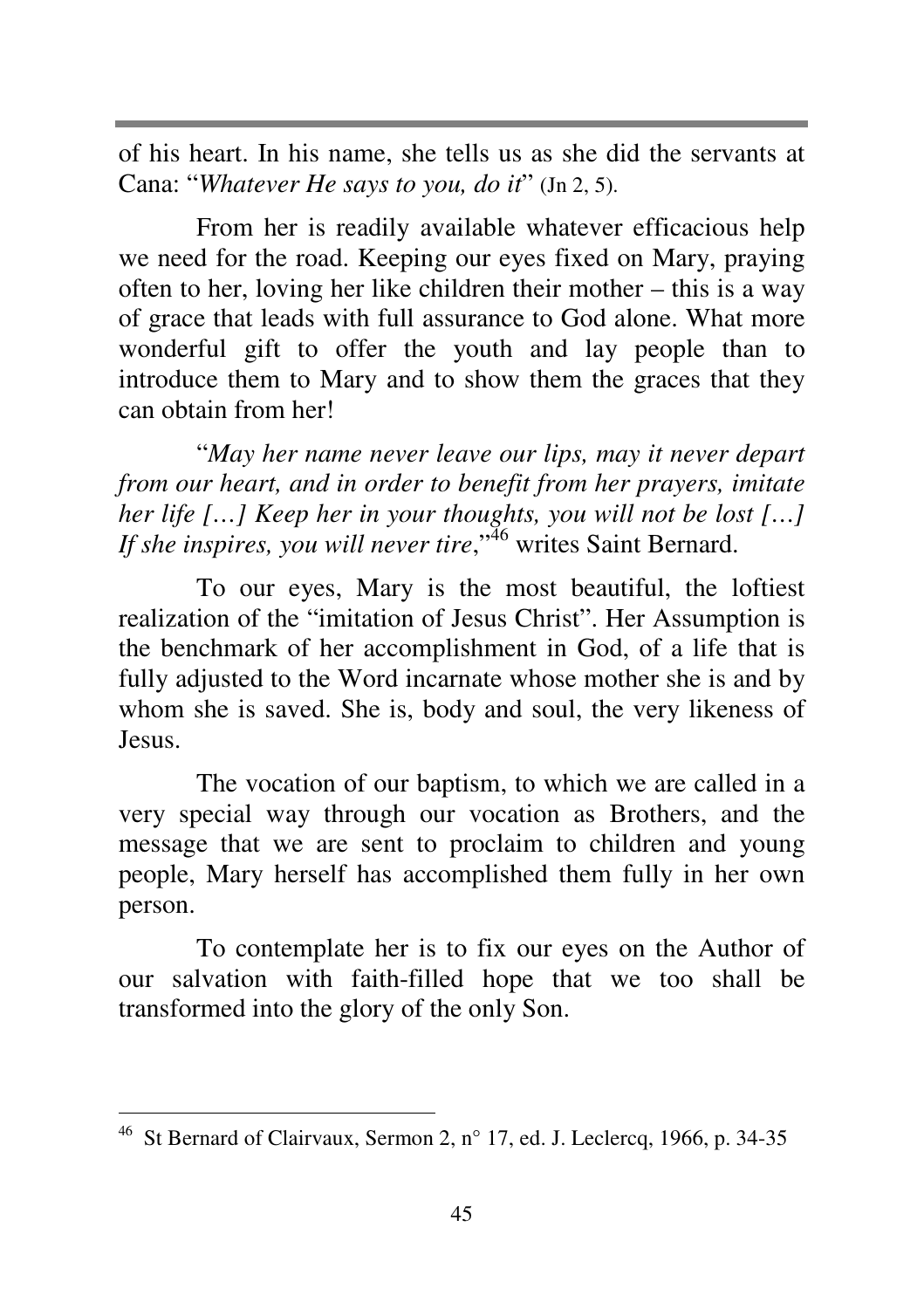"*The Blessed Virgin's exemplary holiness encourages the faithful to raise their eyes to Mary… For it is impossible to honour her who is 'full of grace' (Lk. 1:28) without thereby honouring in oneself […] friendship with God, communion with Him and the indwelling of the Holy Spirit. It is this divine grace which takes possession of the whole man and conforms him to the image of the Son of God […] Mary, the New Woman, stands at the side of Christ, the New Man, within whose mystery the mystery of man alone finds true light*."<sup>47</sup>

Let us then love praying to Mary through the simple means of the rosary, prayer of the humble, prayer of children.

Let us give ourselves to her so that she may take our life and offer it to Jesus.

In so doing, we shall be imitating Father de la Mennais who had such a great devotion to Mary, convinced that he was of the truth of Father de Clorivière's words: "*Without Mary, one has but imperfectly the spirit and the sentiments of Jesus Christ*."<sup>48</sup>

<sup>47</sup> Paul VI, *Apostolic exhortation Marialis cultus*, March 1974, n° 257

<sup>48</sup> *Spiritualité d'un homme d'action*, Brother Philippe Friot, p. 229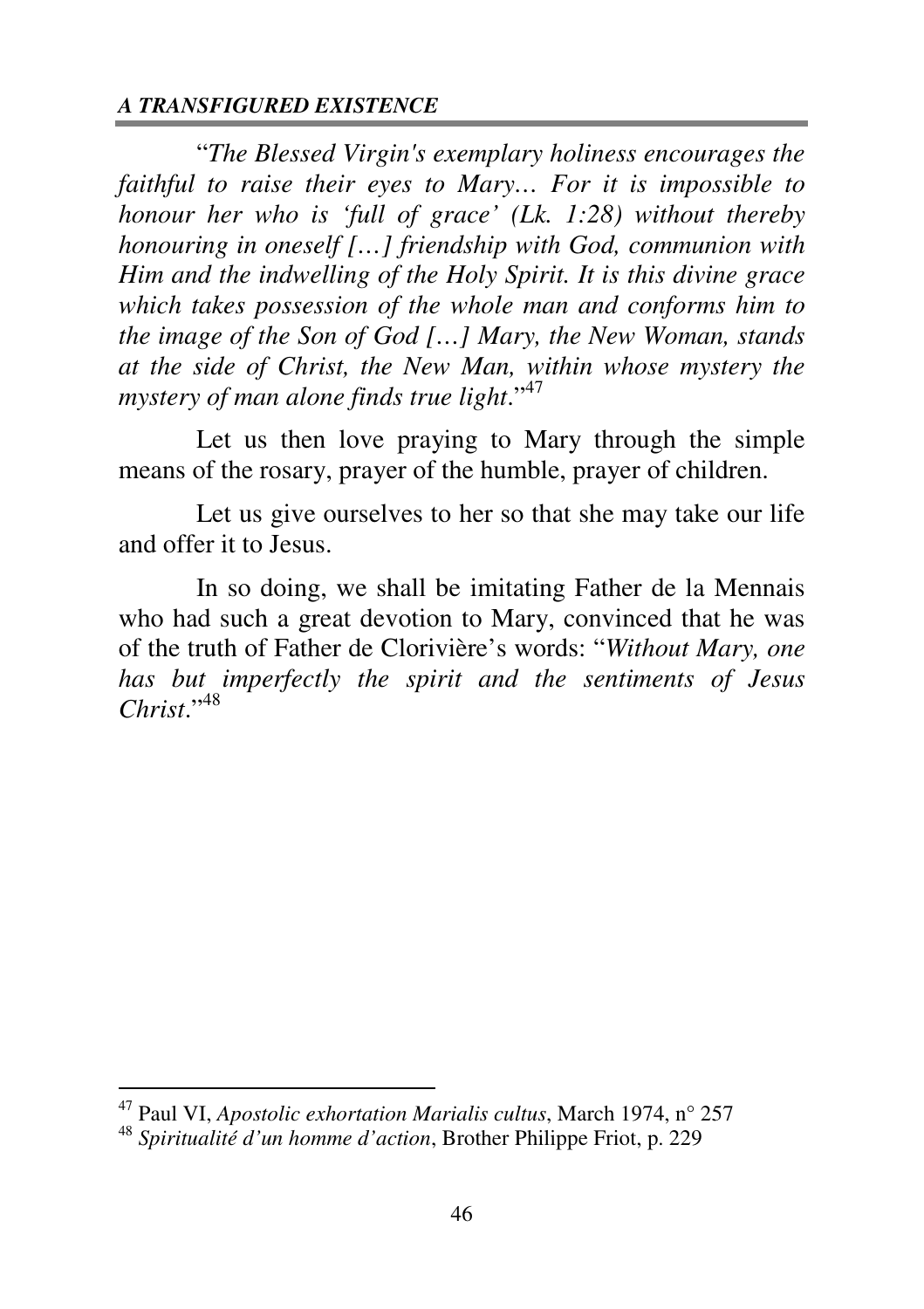# **VI – Conclusion**

At the conclusion of this letter, it is fitting to reread the passage from Vita Consecrata it focused on:

"*Called to contemplate and bear witness to the transfigured face of Christ, consecrated men and women are also called to a "transfigured" existence […] It is not by chance that there have been so many consecrated persons down the centuries who have left behind eloquent testimonies of holiness and have undertaken particularly generous and demanding works of evangelization and service […] Holy men and women have always been the source and origin of renewal in the most difficult circumstances*."<sup>49</sup>

It only remains for me to invite each Brother and the whole Congregation to set out on the road to contemplating the transfigured face of the Lord, a face that is mirrored in children and discovered in the neediest among them.

The road of contemplation opens onto a profound and rewarding conversion. It is through the contemplation of Jesus

<sup>49</sup> Vita Consecrata, 35